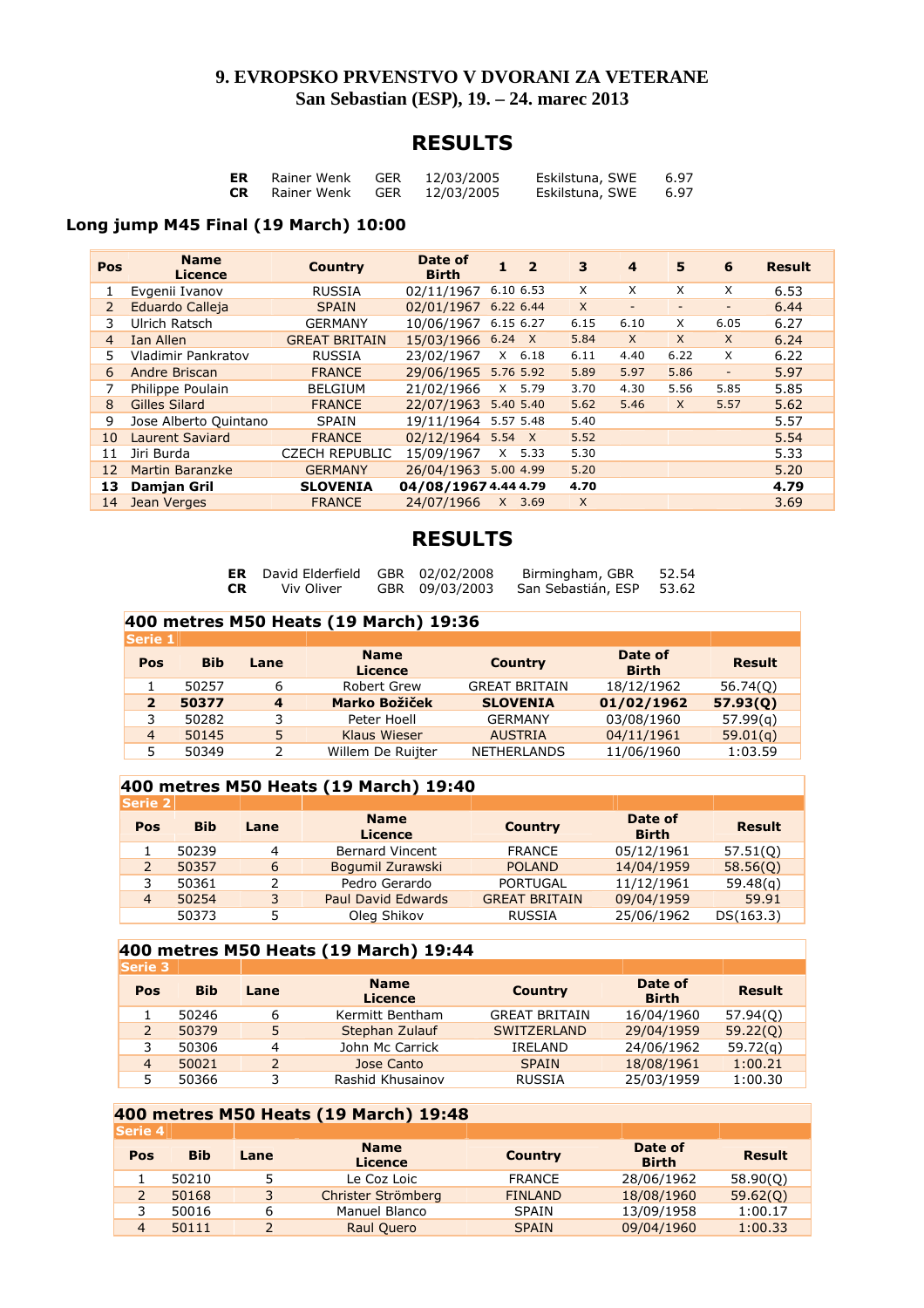| 50266 | Michael May           | <b>GREAT BRITAIN</b> | 15/10/1960 | 1:13.98   |  |
|-------|-----------------------|----------------------|------------|-----------|--|
| 50228 | <b>Philippe Pilot</b> | <b>FRANCE</b>        | 23/02/1962 | DS(163.3) |  |

|                | 400 metres M50 Heats (19 March) 19:52 |                |                               |                      |                         |               |  |  |  |  |  |
|----------------|---------------------------------------|----------------|-------------------------------|----------------------|-------------------------|---------------|--|--|--|--|--|
| <b>Serie 5</b> |                                       |                |                               |                      |                         |               |  |  |  |  |  |
| Pos            | <b>Bib</b>                            | Lane           | <b>Name</b><br><b>Licence</b> | <b>Country</b>       | Date of<br><b>Birth</b> | <b>Result</b> |  |  |  |  |  |
|                | 50173                                 | 6              | Zavattero Benoît              | <b>FRANCE</b>        | 16/06/1960              | 57.78(Q)      |  |  |  |  |  |
| 2              | 50274                                 | 5              | Derek Watson                  | <b>GREAT BRITAIN</b> | 26/07/1962              | 58.98(0)      |  |  |  |  |  |
| 3              | 50002                                 | $\overline{4}$ | Roberto Aguirrebengoa         | <b>SPAIN</b>         | 03/02/1959              | 59.67(a)      |  |  |  |  |  |
| $\overline{4}$ | 50069                                 | 3              | Jose Luis Lobo                | <b>SPAIN</b>         | 06/09/1962              | 59.81(q)      |  |  |  |  |  |
| 5              | 50062                                 | 2              | Samuel Jaramillo              | <b>SPAIN</b>         | 13/10/1960              | 1:00.59       |  |  |  |  |  |
| 6              | 50390                                 |                | Murat Salam                   | <b>TURKEY</b>        | 01/06/1961              | 1:05.43       |  |  |  |  |  |

#### **400 metres M50 Heats (19 March) 19:56**

| <b>Serie 6</b> |            |                |                               |                |                         |               |
|----------------|------------|----------------|-------------------------------|----------------|-------------------------|---------------|
| Pos            | <b>Bib</b> | Lane           | <b>Name</b><br><b>Licence</b> | <b>Country</b> | Date of<br><b>Birth</b> | <b>Result</b> |
|                | 50174      | 6              | Lopes Correia Boaventura      | <b>FRANCE</b>  | 14/07/1960              | 58.18(0)      |
|                | 50034      | $\overline{4}$ | Casi Estarriaga               | <b>SPAIN</b>   | 16/01/1963              | 58.30(0)      |
|                | 50370      |                | Alexander Markov              | RUSSIA         | 16/09/1962              | 1:00.61       |
| 4              | 50283      | 3              | <b>Reinhard Hofner</b>        | <b>GERMANY</b> | 29/08/1958              | 1:05.98       |
|                | 50389      |                | Ahmet Göncü                   | <b>TURKEY</b>  | 28/12/1962              | 1:08.85       |

#### **Qualified: First 2 in each heat (Q) and 6 best peformers (q) advance to Semifinal**

# **RESULTS**

| ER        | David Elderfield GBR 02/02/20 |              |
|-----------|-------------------------------|--------------|
| <b>CR</b> | Viv Oliver                    | GBR 09/03/20 |

**CR Balder Birmingham, GBR 52.54**<br>**CRIC Birming San Sebastián, ESP 53.62** 

**CRIMING CRIPS 641** 

| 400 metres M50 Semifinal (20 March) 13:20 |            |                |                               |                      |                         |               |  |  |  |  |
|-------------------------------------------|------------|----------------|-------------------------------|----------------------|-------------------------|---------------|--|--|--|--|
| <b>Semifinal 1</b>                        |            |                |                               |                      |                         |               |  |  |  |  |
| Pos                                       | <b>Bib</b> | Lane           | <b>Name</b><br><b>Licence</b> | <b>Country</b>       | Date of<br><b>Birth</b> | <b>Result</b> |  |  |  |  |
|                                           | 50257      | 5              | Robert Grew                   | <b>GREAT BRITAIN</b> | 18/12/1962              | 55.83(0)      |  |  |  |  |
| $\overline{\phantom{0}}$                  | 50210      | 6              | Le Coz Loic                   | <b>FRANCE</b>        | 28/06/1962              | 56.74(q)      |  |  |  |  |
| з                                         | 50377      | з              | <b>Marko Božiček</b>          | <b>SLOVENIA</b>      | 01/02/1962              | 58.33         |  |  |  |  |
| $\overline{4}$                            | 50168      | $\overline{4}$ | Christer Strömberg            | <b>FINLAND</b>       | 18/08/1960              | 58.36         |  |  |  |  |
| 5                                         | 50069      |                | Jose Luis Lobo                | SPAIN                | 06/09/1962              | 58.64         |  |  |  |  |
| 6                                         | 50282      | $\mathcal{P}$  | Peter Hoell                   | <b>GERMANY</b>       | 03/08/1960              | 58.82         |  |  |  |  |

#### **400 metres M50 Semifinal (20 March) 13:25**

| <b>Semifinal 2</b> |            |                |                               |                    |                         |               |
|--------------------|------------|----------------|-------------------------------|--------------------|-------------------------|---------------|
| Pos                | <b>Bib</b> | Lane           | <b>Name</b><br><b>Licence</b> | <b>Country</b>     | Date of<br><b>Birth</b> | <b>Result</b> |
|                    | 50174      | 5              | Lopes Correia<br>Boaventura   | <b>FRANCE</b>      | 14/07/1960              | 57.66(0)      |
| $\mathcal{P}$      | 50379      | 3              | Stephan Zulauf                | <b>SWITZERLAND</b> | 29/04/1959              | 58.05(q)      |
| 3                  | 50306      | 2              | John Mc Carrick               | IRELAND            | 24/06/1962              | 59.40         |
| $\overline{4}$     | 50145      |                | <b>Klaus Wieser</b>           | <b>AUSTRIA</b>     | 04/11/1961              | 1:00.19       |
| 5                  | 50239      | 6              | <b>Bernard Vincent</b>        | <b>FRANCE</b>      | 05/12/1961              | 1:05.96       |
| 6                  | 50034      | $\overline{4}$ | Casi Estarriaga               | <b>SPAIN</b>       | 16/01/1963              | 1:09.32       |

#### **400 metres M50 Semifinal (20 March) 13:30**

| <b>Semifinal 3</b> |            |                |                               |                      |                         |               |
|--------------------|------------|----------------|-------------------------------|----------------------|-------------------------|---------------|
| Pos                | <b>Bib</b> | Lane           | <b>Name</b><br><b>Licence</b> | <b>Country</b>       | Date of<br><b>Birth</b> | <b>Result</b> |
|                    | 50246      | 6              | Kermitt Bentham               | <b>GREAT BRITAIN</b> | 16/04/1960              | 55.41(0)      |
| $\overline{2}$     | 50173      | 5              | Zavattero Benoît              | <b>FRANCE</b>        | 16/06/1960              | 55.56(q)      |
| 3                  | 50274      | 3              | Derek Watson                  | <b>GREAT BRITAIN</b> | 26/07/1962              | 58.08         |
| $\overline{4}$     | 50357      | $\overline{4}$ | Bogumil Zurawski              | <b>POLAND</b>        | 14/04/1959              | 58.69         |
| 5                  | 50002      |                | Roberto Aguirrebengoa         | SPAIN                | 03/02/1959              | 59.20         |
| 6                  | 50361      | $\mathcal{P}$  | Pedro Gerardo                 | <b>PORTUGAL</b>      | 11/12/1961              | 59.26         |

**Qualified: First 1 in each heat (Q) and 3 best peformers (q) advance to Final**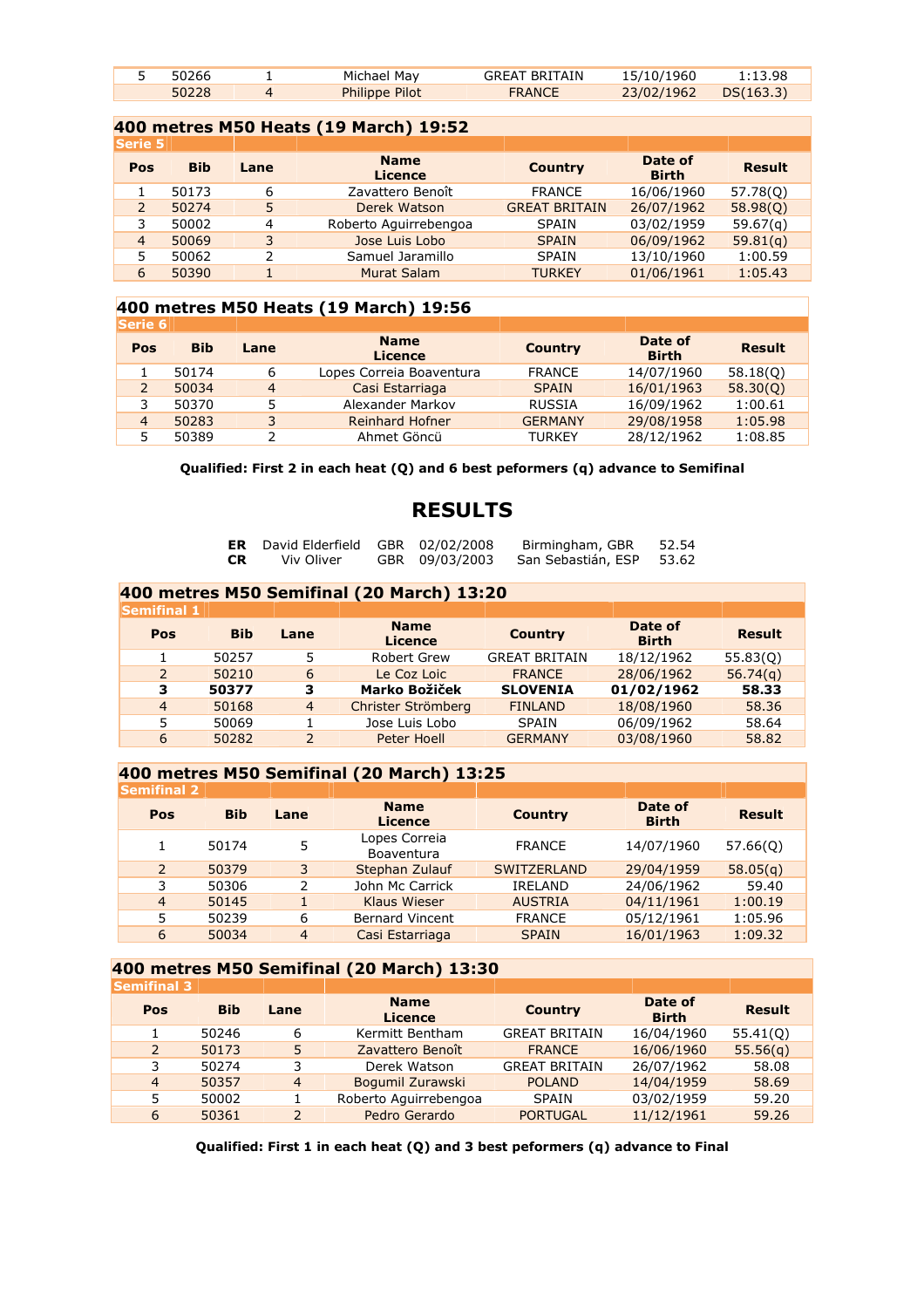**ER** Caroline Powell GBR 22/03/2008 Clermont Ferrand, FRA 1:01.29 **CR** Petra Kauerhof GER 19/03/2011 Gent, BEL 1:03.42

| 400 metres W50 Semifinal (19 March) 20:04 |            |                |                               |                 |                         |               |  |  |  |  |
|-------------------------------------------|------------|----------------|-------------------------------|-----------------|-------------------------|---------------|--|--|--|--|
| <b>Semifinal 1</b>                        |            |                |                               |                 |                         |               |  |  |  |  |
| Pos                                       | <b>Bib</b> | Lane           | <b>Name</b><br><b>Licence</b> | <b>Country</b>  | Date of<br><b>Birth</b> | <b>Result</b> |  |  |  |  |
|                                           | 50054      | 6              | Marilyn Georgel               | <b>FRANCE</b>   | 21/08/1962              | 1:07.13(0)    |  |  |  |  |
| $\overline{\phantom{0}}$                  | 50052      | $\overline{4}$ | Joelle Zongo                  | <b>FRANCE</b>   | 02/03/1961              | 1:07.72(q)    |  |  |  |  |
| з                                         | 50123      | 5              | Zvonka Blatnik                | <b>SLOVENIA</b> | 19/03/1961              | 1:08.39       |  |  |  |  |
| $\overline{4}$                            | 50016      | 3              | Ana Begona Garrido            | <b>SPAIN</b>    | 21/11/1960              | 1:18.49       |  |  |  |  |
| 5                                         | 50034      |                | Dorotea Sevilla               | <b>SPAIN</b>    | 10/03/1959              | 1:20.02       |  |  |  |  |

#### **400 metres W50 Semifinal (19 March) 20:08**

| <b>Semifinal 2</b> |            |                |                                  |                |                         |               |
|--------------------|------------|----------------|----------------------------------|----------------|-------------------------|---------------|
| Pos                | <b>Bib</b> | Lane           | <b>Name</b><br><b>Licence</b>    | <b>Country</b> | Date of<br><b>Birth</b> | <b>Result</b> |
|                    | 50111      | 6              | Rose Mary Augustin NETHERLANDS   |                | 27/08/1962              | 1:06.88(0)    |
| 2                  | 50088      | $\overline{4}$ | <b>Marion Anita</b><br>Hergarten | <b>GERMANY</b> | 04/01/1960              | 1:11.36       |
| 3                  | 50117      |                | Irina Chernykh                   | <b>RUSSIA</b>  | 12/11/1958              | 1:11.91       |
| $\overline{4}$     | 50121      | 3              | Tatiana<br>Stupnitskaya          | <b>RUSSIA</b>  | 09/03/1963              | 1:15.25       |
| 5                  | 50008      | 2              | Maribel de la Calle              | SPAIN          | 03/12/1961              | 1:17.63       |

# **400 metres W50 Semifinal (19 March) 20:12**

| <b>Semifinal 3</b> |            |      |                               |                    |                         |               |
|--------------------|------------|------|-------------------------------|--------------------|-------------------------|---------------|
| Pos                | <b>Bib</b> | Lane | <b>Name</b><br><b>Licence</b> | <b>Country</b>     | Date of<br><b>Birth</b> | <b>Result</b> |
|                    | 50112      | 6    | Simone Geel                   | <b>NETHERLANDS</b> | 28/02/1962              | 1:05.00(Q)    |
| 2                  | 50049      | 5    | Dolores Hachotte              | <b>FRANCE</b>      | 20/01/1962              | 1:07.41(q)    |
| 3                  | 50019      | 4    | Cristina Margues              | <b>SPAIN</b>       | 09/05/1962              | 1:07.77(a)    |
| 4                  | 50120      | 3    | Tatyana<br>Lodochnikova       | <b>RUSSIA</b>      | 11/06/1961              | 1:12.50       |
| 5                  | 50018      |      | Maria Rosa Loiti              | <b>SPAIN</b>       | 28/01/1962              | 1:27.75       |

**Qualified: First 1 in each heat (Q) and 3 best peformers (q) advance to Final** 

### **RESULTS**

| ER | Philippe Dufeal | FRA        | 03/12/2006 | Paris, FRA | 7.30 |
|----|-----------------|------------|------------|------------|------|
| CR | Thomas Riehm    | <b>GER</b> | 19/03/2011 | Gent, BEL  | 7.36 |

#### **60 metres M50 Heats (20 March) 16:12**

| <b>Serie 1</b> |            |               |                               |                      |                         |               |
|----------------|------------|---------------|-------------------------------|----------------------|-------------------------|---------------|
| Pos            | <b>Bib</b> | Lane          | <b>Name</b><br><b>Licence</b> | <b>Country</b>       | Date of<br><b>Birth</b> | <b>Result</b> |
|                | 50264      | 4             | Pat Logan                     | <b>GREAT BRITAIN</b> | 31/07/1960              | 7.64(0)       |
|                | 50312      | 8             | Óskar Hlynsson                | <b>ICELAND</b>       | 03/02/1962              | 7.75(Q)       |
|                | 50006      | 5             | Oscar Arnedillo               | <b>SPAIN</b>         | 20/07/1959              | 7.91(q)       |
| $\overline{4}$ | 50028      | $\mathcal{P}$ | Rafael de la Rubia            | <b>SPAIN</b>         | 30/10/1960              | 8.06(q)       |
| 5              | 50282      | 3             | Peter Hoell                   | <b>GERMANY</b>       | 03/08/1960              | 8.29          |
| 6              | 50247      | 7             | Andrew Blackburn              | <b>GREAT BRITAIN</b> | 09/01/1963              | 8.45          |
|                | 50168      | 6             | Christer Strömberg            | <b>FINLAND</b>       | 18/08/1960              | 8.46          |

#### **60 metres M50 Heats (20 March) 16:16**

| <b>Serie 2</b> |            |                |                               |                |                         |               |
|----------------|------------|----------------|-------------------------------|----------------|-------------------------|---------------|
| Pos            | <b>Bib</b> | Lane           | <b>Name</b><br><b>Licence</b> | <b>Country</b> | Date of<br><b>Birth</b> | <b>Result</b> |
|                | 50190      |                | Francois Briard               | <b>FRANCE</b>  | 30/07/1962              | 7.86(0)       |
| $\overline{2}$ | 50013      | 5              | Jose Bayona                   | <b>SPAIN</b>   | 28/02/1963              | 7.94(0)       |
| 3              | 50152      | 3              | Berislav Zetic                | <b>CROATIA</b> | 12/09/1961              | 8.11          |
| $\overline{4}$ | 50284      |                | Richard Kähling               | <b>GERMANY</b> | 25/11/1962              | 8.16          |
| 5              | 50112      | 8              | Ricardo Radigales             | SPAIN          | 27/10/1960              | 8.21          |
| 6              | 50119      | $\overline{4}$ | <b>Ricard Rof</b>             | <b>SPAIN</b>   | 28/07/1961              | 8.24          |
|                | 50391      | 6              | Mykhaylo Ostashevskyy         | <b>UKRAINE</b> | 04/10/1958              | <b>NP</b>     |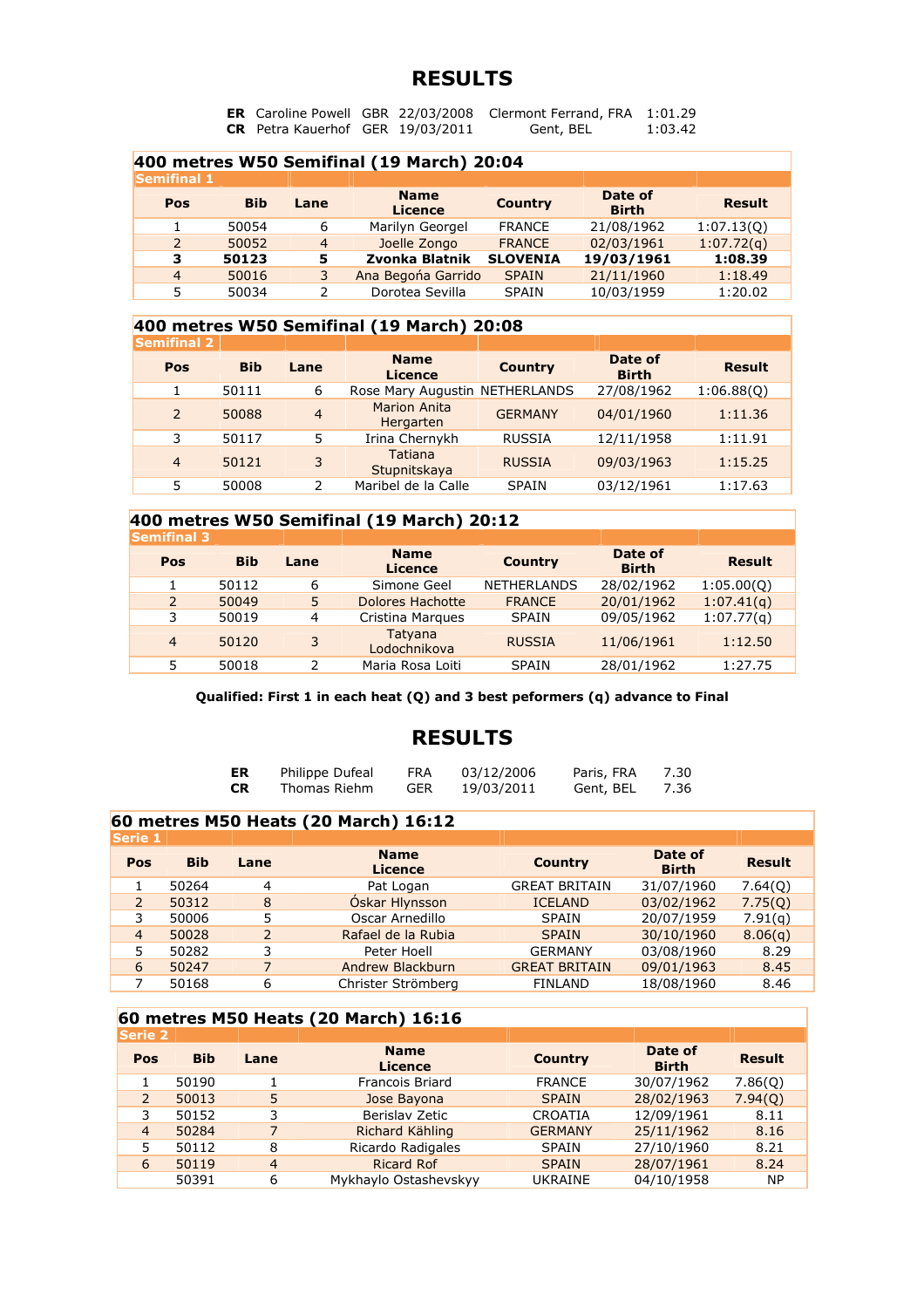#### **60 metres M50 Heats (20 March) 16:20**

| <b>Bib</b> | Lane           | <b>Name</b><br><b>Licence</b> | <b>Country</b> | Date of<br><b>Birth</b> | <b>Result</b> |
|------------|----------------|-------------------------------|----------------|-------------------------|---------------|
| 50175      | 5              | Charly Perochon               | <b>FRANCE</b>  | 24/02/1959              | 7.77(0)       |
| 50181      | 2              | David Adele                   | <b>FRANCE</b>  | 13/04/1961              | 7.81(0)       |
| 50149      | 8              | Ronald Heylen                 | <b>BELGIUM</b> | 16/10/1962              | 7.89(q)       |
| 50239      | $\overline{4}$ | <b>Bernard Vincent</b>        | <b>FRANCE</b>  | 05/12/1961              | 7.94(q)       |
| 50002      | 6              | Roberto Aguirrebengoa         | <b>SPAIN</b>   | 03/02/1959              | 8.31          |
| 50387      | 3              | Armagan Akgul                 | <b>TURKEY</b>  | 15/05/1959              | 8.38          |
| 50033      |                | Joaquin Estades               | <b>SPAIN</b>   | 24/03/1959              | 8.47          |
|            | <b>Serie 3</b> |                               |                |                         |               |

# **60 metres M50 Heats (20 March) 16:24**

| <b>Result</b> |
|---------------|
| 7.62(Q)       |
| 7.77(Q)       |
| 8.04(q)       |
| 8.29          |
| 8.36          |
| 8.40          |
| 8.59          |
| 9.07          |
|               |

#### **60 metres M50 Heats (20 March) 16:28**

| <b>Serie 5</b> |            |               |                               |                |                         |               |
|----------------|------------|---------------|-------------------------------|----------------|-------------------------|---------------|
| Pos            | <b>Bib</b> | Lane          | <b>Name</b><br><b>Licence</b> | <b>Country</b> | Date of<br><b>Birth</b> | <b>Result</b> |
|                | 50329      |               | Giulio Morelli                | <b>ITALY</b>   | 06/03/1963              | 7.69(0)       |
| $\overline{2}$ | 50320      | 3             | Massimo Clementoni            | <b>ITALY</b>   | 16/02/1959              | 7.94(0)       |
| 3              | 50070      | 8             | Higinio Lopez                 | <b>SPAIN</b>   | 12/03/1963              | 8.00(q)       |
| $\overline{4}$ | 50015      | $\mathcal{P}$ | Miguel Beltran                | <b>SPAIN</b>   | 04/07/1962              | 8.01(q)       |
| 5              | 50198      |               | Molas Herve                   | <b>FRANCE</b>  | 25/06/1959              | 8.21          |
| 6              | 50189      | 6             | Florent Buléon                | <b>FRANCE</b>  | 02/09/1962              | 8.34          |
|                | 50123      | 5             | Federico Sanchez              | <b>SPAIN</b>   | 18/04/1962              | 8.83          |
|                |            |               |                               |                |                         |               |

#### **60 metres M50 Heats (20 March) 16:32**

| Serie 6        |            |      |                               |                |                         |               |
|----------------|------------|------|-------------------------------|----------------|-------------------------|---------------|
| <b>Pos</b>     | <b>Bib</b> | Lane | <b>Name</b><br><b>Licence</b> | <b>Country</b> | Date of<br><b>Birth</b> | <b>Result</b> |
|                | 50330      |      | Marco Morigi                  | <b>ITALY</b>   | 13/09/1960              | 7.66(0)       |
| 2              | 50310      | 3    | Shane Sheridan                | <b>IRELAND</b> | 23/12/1958              | 7.93(0)       |
| 3              | 50341      | 5.   | Giorgio Spagnoli              | <b>ITALY</b>   | 17/08/1961              | 8.03(q)       |
| $\overline{4}$ | 50240      | 8    | <b>Willy Beaufour</b>         | <b>FRANCE</b>  | 13/08/1959              | 8.07          |
| 5              | 50055      | 4    | Francisco Javier Gomez        | <b>SPAIN</b>   | 12/06/1962              | 8.12          |
| 6              | 50064      | 6    | Juscelino Julca               | <b>SPAIN</b>   | 10/11/1958              | 8.73          |
| 7              | 50124      |      | Miguel Sanjuan                | <b>SPAIN</b>   | 20/03/1960              | 9.30          |
|                | 50324      | 2    | Giancarlo D'Oro               | <b>ITALY</b>   | 06/06/1962              | AB            |
|                |            |      |                               |                |                         |               |

#### **60 metres M50 Heats (20 March) 16:36**

| <b>Serie 7</b> |            |                |                               |                      |                         |               |
|----------------|------------|----------------|-------------------------------|----------------------|-------------------------|---------------|
| Pos            | <b>Bib</b> | Lane           | <b>Name</b><br><b>Licence</b> | <b>Country</b>       | Date of<br><b>Birth</b> | <b>Result</b> |
|                | 50243      |                | Yvan Naffzger                 | <b>FRANCE</b>        | 04/07/1962              | 7.78(0)       |
| 2              | 50359      | $\overline{4}$ | Pedro Curvelo                 | <b>PORTUGAL</b>      | 14/04/1960              | 7.80(Q)       |
| 3              | 50350      | 8              | Glenn Hoffman                 | <b>NETHERLANDS</b>   | 12/10/1958              | 7.85(q)       |
| $\overline{4}$ | 50314      | 6              | Stefano Balsamini             | <b>ITALY</b>         | 21/09/1962              | 7.93(q)       |
| 5              | 50372      | 2              | Lev Shapkhaev                 | <b>RUSSIA</b>        | 11/04/1961              | 8.12          |
| 6              | 50188      | 7              | Bouabdelli Farid              | <b>FRANCE</b>        | 18/05/1962              | 8.42          |
| 7              | 50266      | 3              | Michael May                   | <b>GREAT BRITAIN</b> | 15/10/1960              | 8.99          |
| 8              | 50046      | 5              | Francisco Javier Garcia       | <b>SPAIN</b>         | 06/04/1960              | 9.29          |
|                |            |                |                               |                      |                         |               |

**Qualified: First 2 in each heat (Q) and 10 best peformers (q) advance to Semifinal**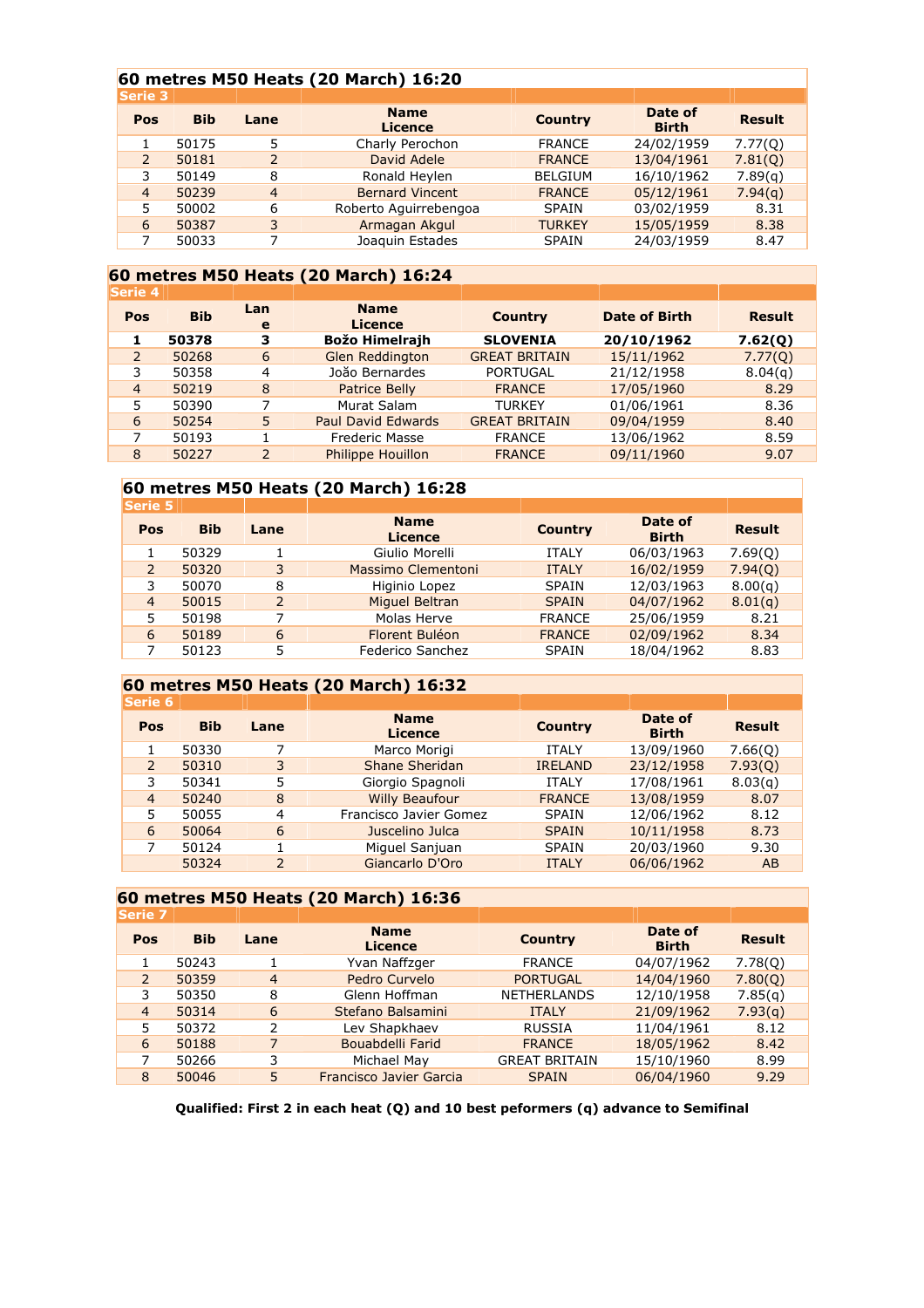| ER        | Philippe Dufeal | <b>FRA</b> | 03/12/2006 | Paris, FRA | 7.30 |
|-----------|-----------------|------------|------------|------------|------|
| <b>CR</b> | Thomas Riehm    | <b>GER</b> | 19/03/2011 | Gent, BEL  | 7.36 |

|                    |            |                | 60 metres M50 Semifinal (20 March) 19:16 |                      |                         |               |
|--------------------|------------|----------------|------------------------------------------|----------------------|-------------------------|---------------|
| <b>Semifinal 1</b> |            |                |                                          |                      |                         |               |
| Pos                | <b>Bib</b> | Lane           | <b>Name</b><br><b>Licence</b>            | <b>Country</b>       | Date of<br><b>Birth</b> | <b>Result</b> |
|                    | 50329      | 5              | Giulio Morelli                           | <b>ITALY</b>         | 06/03/1963              | 7.64(0)       |
| $\overline{2}$     | 50330      | $\overline{4}$ | Marco Morigi                             | <b>ITALY</b>         | 13/09/1960              | 7.68(Q)       |
| 3                  | 50359      | 3              | Pedro Curvelo                            | <b>PORTUGAL</b>      | 14/04/1960              | 7.76(q)       |
| $\overline{4}$     | 50268      | 6              | <b>Glen Reddington</b>                   | <b>GREAT BRITAIN</b> | 15/11/1962              | 7.81          |
| 5                  | 50149      | 7              | Ronald Heylen                            | <b>BELGIUM</b>       | 16/10/1962              | 7.94          |
| 6                  | 50350      | 8              | Glenn Hoffman                            | <b>NETHERLANDS</b>   | 12/10/1958              | 7.95          |
| 7                  | 50341      | フ              | Giorgio Spagnoli                         | <b>ITALY</b>         | 17/08/1961              | 8.03          |
| 8                  | 50015      |                | <b>Miquel Beltran</b>                    | <b>SPAIN</b>         | 04/07/1962              | 8.11          |

### **60 metres M50 Semifinal (20 March) 19:20**

| <b>Semifinal 2</b> |            |                |                               |                 |                         |               |
|--------------------|------------|----------------|-------------------------------|-----------------|-------------------------|---------------|
| Pos                | <b>Bib</b> | Lane           | <b>Name</b><br><b>Licence</b> | <b>Country</b>  | Date of<br><b>Birth</b> | <b>Result</b> |
|                    | 50378      | з              | <b>Božo Himelrajh</b>         | <b>SLOVENIA</b> | 20/10/1962              | 7.59(0)       |
| 2                  | 50190      | $\overline{4}$ | <b>Francois Briard</b>        | <b>FRANCE</b>   | 30/07/1962              | 7.71(0)       |
| 3                  | 50243      | 6              | Yvan Naffzger                 | <b>FRANCE</b>   | 04/07/1962              | 7.77(q)       |
| $\overline{4}$     | 50028      |                | Rafael de la Rubia            | <b>SPAIN</b>    | 30/10/1960              | 7.93          |
|                    | 50310      | 5              | Shane Sheridan                | IRELAND         | 23/12/1958              | 7.94          |
| 6                  | 50239      | 2              | <b>Bernard Vincent</b>        | <b>FRANCE</b>   | 05/12/1961              | 7.95          |
|                    | 50314      | 8              | Stefano Balsamini             | <b>ITALY</b>    | 21/09/1962              | 7.97          |
| 8                  | 50013      | 7              | Jose Bayona                   | <b>SPAIN</b>    | 28/02/1963              | 8.59          |

### **60 metres M50 Semifinal (20 March) 19:24**

| <b>Semifinal 3</b> |            |                |                        |                      |                         |               |
|--------------------|------------|----------------|------------------------|----------------------|-------------------------|---------------|
| Pos                | <b>Bib</b> | Lane           | <b>Name</b><br>Licence | <b>Country</b>       | Date of<br><b>Birth</b> | <b>Result</b> |
|                    | 50264      | 5              | Pat Logan              | <b>GREAT BRITAIN</b> | 31/07/1960              | 7.57(0)       |
| 2                  | 50312      | 6              | Óskar Hlynsson         | <b>ICELAND</b>       | 03/02/1962              | 7.71(0)       |
| 3                  | 50175      | 3              | Charly Perochon        | <b>FRANCE</b>        | 24/02/1959              | 7.80          |
| $\overline{4}$     | 50320      |                | Massimo Clementoni     | <b>ITALY</b>         | 16/02/1959              | 7.87          |
| 5                  | 50006      | 8              | Oscar Arnedillo        | <b>SPAIN</b>         | 20/07/1959              | 7.99          |
| 6                  | 50181      | $\overline{4}$ | David Adele            | <b>FRANCE</b>        | 13/04/1961              | 8.03          |
| 7                  | 50358      |                | Joăo Bernardes         | <b>PORTUGAL</b>      | 21/12/1958              | 8.04          |
| 8                  | 50070      |                | <b>Higinio Lopez</b>   | <b>SPAIN</b>         | 12/03/1963              | 8.12          |

**Qualified: First 2 in each heat (Q) and 2 best peformers (q) advance to Final** 

| ER | Philippe Dufeal | <b>FRA</b> | 03/12/2006 | Paris, FRA | 7.30 |
|----|-----------------|------------|------------|------------|------|
| СR | Thomas Riehm    | <b>GER</b> | 19/03/2011 | Gent, BEL  | 7.36 |

|                |            |                | 60 metres M50 Final (21 March) 19:15 |                               |                         |               |  |  |
|----------------|------------|----------------|--------------------------------------|-------------------------------|-------------------------|---------------|--|--|
| Pos            | <b>Bib</b> | Lane           | <b>Name</b><br><b>Licence</b>        | <b>Country</b>                | Date of<br><b>Birth</b> | <b>Result</b> |  |  |
|                | 50264      | 3              | Pat Logan                            | <b>GREAT BRITAIN</b>          | 31/07/1960              | 7.51          |  |  |
| $\overline{2}$ | 50378      | 5              | <b>Božo Himelrajh</b>                | 20/10/1962<br><b>SLOVENIA</b> |                         |               |  |  |
| 3              | 50329      | 6              | Giulio Morelli                       | <b>ITALY</b>                  | 06/03/1963              | 7.69          |  |  |
| $\overline{4}$ | 50312      | 8              | Óskar Hlynsson                       | <b>ICELAND</b>                | 03/02/1962              | 7.76          |  |  |
| 5              | 50243      |                | Yvan Naffzger                        | <b>FRANCE</b>                 | 04/07/1962              | 7.78          |  |  |
| 6              | 50330      | $\overline{4}$ | Marco Morigi                         | <b>ITALY</b>                  | 13/09/1960              | 7.80          |  |  |
| 7              | 50190      | ⇁              | <b>Francois Briard</b>               | 30/07/1962<br><b>FRANCE</b>   |                         |               |  |  |
| 8              | 50359      | $\mathcal{P}$  | Pedro Curvelo                        | <b>PORTUGAL</b>               | 14/04/1960              | 7.83          |  |  |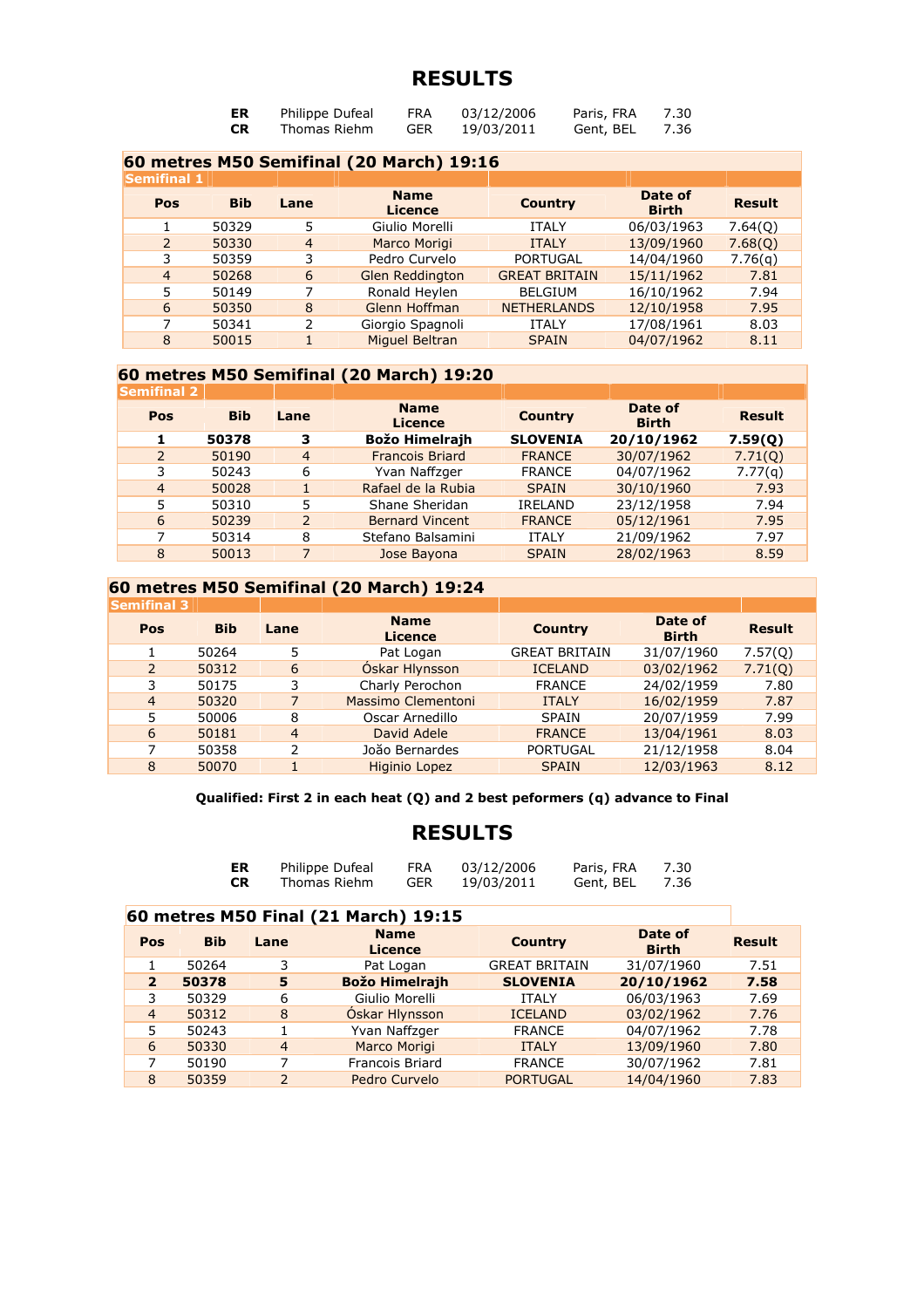| Thomas Straub            | GER 03/03/2012 | Erfurt, GER          | 6.51 |
|--------------------------|----------------|----------------------|------|
| <b>CR</b> Pertti Ahomaki | FIN 28/02/1997 | Birmingham, GBR 6.42 |      |

|                | Long jump M50 Final (20 March) 20:00 |                        |                         |              |                         |                          |                              |                |                          |               |
|----------------|--------------------------------------|------------------------|-------------------------|--------------|-------------------------|--------------------------|------------------------------|----------------|--------------------------|---------------|
| Pos            | <b>Name</b><br><b>Licence</b>        | <b>Country</b>         | Date of<br><b>Birth</b> | 1            | $\overline{\mathbf{z}}$ | 3                        | $\overline{4}$               | 5              | 6                        | <b>Result</b> |
| 1              | <b>Thomas Straub</b>                 | <b>GERMANY</b>         | 07/10/1961              | 6.38         | X                       | 6.21                     | 6.22                         | ۰              |                          | 6.38          |
| 2              | <b>Patrick Barbier</b>               | <b>FRANCE</b>          | 30/07/1960              | $\times$     | X                       | 5.92                     | $\times$                     | $\times$       | 6.21                     | 6.21          |
| 3              | Carlos Pereira                       | <b>PORTUGAL</b>        | 26/01/1963              | 5.67 5.60    |                         | 5.77                     | 5.51                         | 5.65           | 5.87                     | 5.87          |
| $\overline{4}$ | Igor Gavenciak                       | <b>SLOVAK REPUBLIC</b> | 15/07/1960              |              | X 5.86                  | 5.85                     | 5.72                         | $\times$       | $\times$                 | 5.86          |
| 5              | Božo Himelrajh                       | <b>SLOVENIA</b>        | 20/10/19625.725.14      |              |                         | 5.47                     | $\qquad \qquad \blacksquare$ | $\blacksquare$ | $\overline{\phantom{a}}$ | 5.72          |
| 6              | <b>Paul Guest</b>                    | <b>GREAT BRITAIN</b>   | 23/03/1961              | 5.37 5.12    |                         | 5.51                     | $\mathsf{x}$                 | X              | $\mathsf{x}$             | 5.51          |
| 7              | Pedro Martinez                       | <b>SPAIN</b>           | 28/07/1959              | 5.15 5.45    |                         | 5.20                     | 4.91                         | 5.16           | 5.15                     | 5.45          |
| 8              | Óskar Hlynsson                       | <b>ICELAND</b>         | 03/02/1962              |              | $X$ 4.70                | 5.42                     | $\mathsf{X}$                 | X              | X                        | 5.42          |
| 9              | Berislav Zetic                       | <b>CROATIA</b>         | 12/09/1961              | 5.09 5.30    |                         | 5.17                     |                              |                |                          | 5.30          |
| 10             | <b>Ramon Queralt</b>                 | <b>SPAIN</b>           | 08/07/1960              | 5.10 5.00    |                         | 5.24                     |                              |                |                          | 5.24          |
| 11             | Giorgio Spagnoli                     | <b>ITALY</b>           | 17/08/1961              | 5.09 5.18    |                         | 5.22                     |                              |                |                          | 5.22          |
| 12             | Ivan Ruzicka                         | <b>CZECH REPUBLIC</b>  | 25/11/1961              | 5.05 4.84    |                         | $\mathsf{x}$             |                              |                |                          | 5.05          |
| 13             | Dominique Benard                     | <b>FRANCE</b>          | 17/08/1959              | 5.03 4.85    |                         | 4.97                     |                              |                |                          | 5.03          |
| 14             | Adriano Rebaudengo                   | <b>ITALY</b>           | 27/09/1959              | $\mathsf{X}$ | $\mathsf{X}$            | 4.63                     |                              |                |                          | 4.63          |
| 15             | Francisco Javier Garcia              | <b>SPAIN</b>           | 06/04/1960              | 4.00 4.16    |                         | 4.03                     |                              |                |                          | 4.16          |
| 16             | <b>Flavio Bertuzzo</b>               | <b>ITALY</b>           | 13/04/1958              | 3.83 3.89    |                         | 3.85                     |                              |                |                          | 3.89          |
|                | Franz Hollauf                        | <b>AUSTRIA</b>         | 13/09/1961              | X            | $\times$                | $\overline{\phantom{a}}$ |                              |                |                          | <b>SM</b>     |
|                | Jose Bayona                          | <b>SPAIN</b>           | 28/02/1963              |              |                         |                          |                              |                |                          | <b>NP</b>     |

# **RESULTS**

| ER | Karl-Heinz Marg | GER | 27/03/2009 | Ancona, ITA | 14.76 |
|----|-----------------|-----|------------|-------------|-------|
| CR | Karl-Heinz Marg | GER | 27/03/2009 | Ancona, ITA | 14.76 |

### **Shot put M70 Final (21 March) 13:15**

| Pos | <b>Name</b><br><b>Licence</b> | <b>Country</b>         | <b>Date of Birth</b> | 1<br>2            | 3        | 4     | 5        | 6        | <b>Result</b> |
|-----|-------------------------------|------------------------|----------------------|-------------------|----------|-------|----------|----------|---------------|
| 1   | Kenneth Arvidsson             | <b>SWEDEN</b>          | 12/06/1941           | 12.22 12.99       | 13.18    | 13.67 | 14.19    | X        | 14.19         |
| 2   | Jože Uršič                    | <b>SLOVENIA</b>        | 11/12/1939           | 11.25 11.59       | $\times$ | 12.08 | $\times$ | 11.74    | 12.08         |
| 3   | Eric Barker                   | <b>GREAT BRITAIN</b>   | 09/06/1942           | 11.66 11.91       | 11.93    | 11.77 | 11.75    | X        | 11.93         |
| 4   | Jose Antonio Campos           | <b>SPAIN</b>           | 26/03/1939           | 11.07 11.07       | 11.29    | 11.24 | $\times$ | 11.44    | 11.44         |
| 5   | Eero Järvenpää                | <b>FINLAND</b>         | 16/03/1939           | 10.77 11.12       | X        | 11.04 | X        | 11.17    | 11.17         |
| 6   | James Sloan                   | <b>GREAT BRITAIN</b>   | 16/09/1941           | 10.82 10.89       | 11.04    | 10.01 | 11.15    | 10.89    | 11.15         |
|     | Gerard Vignot                 | <b>FRANCE</b>          | 07/01/1943           | 9.62 10.59        | 10.62    | 10.54 | 10.84    | $\times$ | 10.84         |
| 8   | Reiner Görtz                  | <b>GERMANY</b>         | 19/02/1941           | 10.21<br>$\times$ | 10.01    |       |          |          | 10.21         |
| 9   | Andrey Polosin                | <b>RUSSIA</b>          | 16/07/1940           | X<br>10.07        | 9.67     |       |          |          | 10.07         |
| 10  | Ladislav Golian               | <b>SLOVAK REPUBLIC</b> | 01/09/1942           | 9.57<br>9.61      | 9.87     |       |          |          | 9.87          |
| 11  | Juan Jose Mendizabal          | SPAIN                  | 31/01/1941           | 9.74<br>9.22      | X        |       |          |          | 9.74          |
| 12  | John Iddon                    | <b>GREAT BRITAIN</b>   | 15/06/1940           | 9.23 9.38         | 9.01     |       |          |          | 9.38          |
| 13  | Helai Hólm                    | <b>ICELAND</b>         | 18/03/1941           | 9.01<br>9.16      | 8.90     |       |          |          | 9.16          |
| 14  | Ahmet Ertan Ilter             | <b>TURKEY</b>          | 14/04/1939           | 8.02<br>7.64      | $\times$ |       |          |          | 8.02          |

|                                   |                               | Olga Kuzenkova<br>ER.<br>Virginie Scribe<br><b>CR</b> | <b>RUS</b><br><b>FRA</b> | 02/08/2007<br>19/03/2011 |             |       | Tula, RUS<br>Gent, BEL | 72.36<br>47.30 |       |               |  |
|-----------------------------------|-------------------------------|-------------------------------------------------------|--------------------------|--------------------------|-------------|-------|------------------------|----------------|-------|---------------|--|
| Hammer W35 Final (21 March) 16:30 |                               |                                                       |                          |                          |             |       |                        |                |       |               |  |
| Pos                               | <b>Name</b><br><b>Licence</b> | <b>Country</b>                                        | Date of Birth            |                          | $1 \quad 2$ | 3     | $\boldsymbol{4}$       | 5              | 6     | <b>Result</b> |  |
|                                   | Cristina Mańosa               | SPAIN                                                 | 01/10/1973               | 33.18                    | X           | 34.81 | X.                     | 36.02          | 37.35 | 37.35         |  |
|                                   | Sabina Krebelj                | <b>SLOVENIA</b>                                       | 07/12/1976 32.1032.38    |                          |             | 33.01 | 33.69                  | 32.66          | 33.82 | 33.82         |  |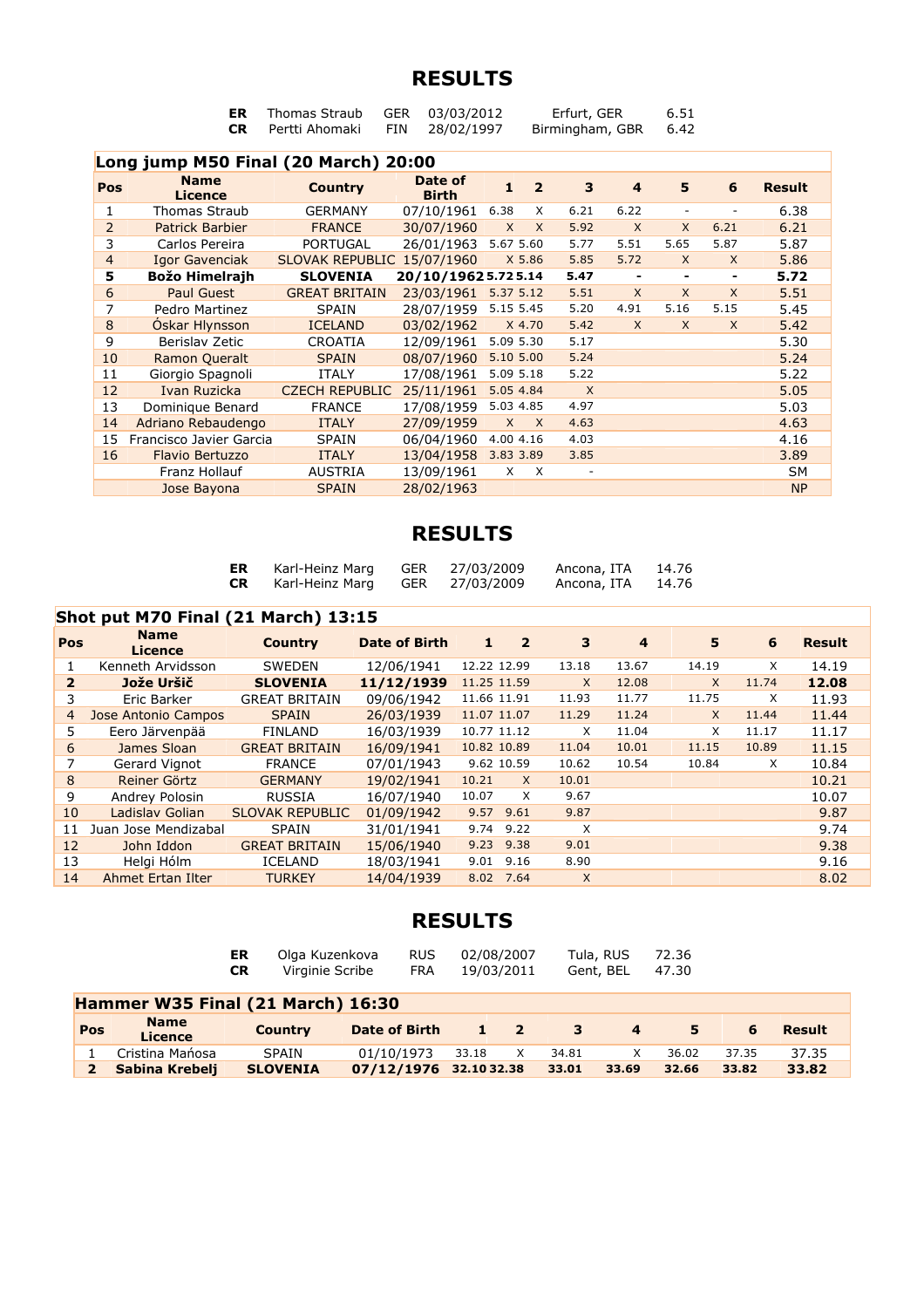**ER** Tatyana Ter-Mesrobian RUS 05/01/2010 Saint Petersburg, RUS 6.64 **CR** Kimberly Rothman GBR 12/03/2005 Eskilstuna, SWE 5.77

|                | Long jump W40 Final (21 March) 18:00 |                      |                         |                           |          |                         |      |                          |               |  |  |  |  |
|----------------|--------------------------------------|----------------------|-------------------------|---------------------------|----------|-------------------------|------|--------------------------|---------------|--|--|--|--|
| Pos            | <b>Name</b><br>Licence               | <b>Country</b>       | Date of<br><b>Birth</b> | $\overline{\mathbf{2}}$   | 3        | $\overline{\mathbf{4}}$ | 5    | 6                        | <b>Result</b> |  |  |  |  |
|                | Marie-Noëlle Faulon                  | <b>FRANCE</b>        | 05/09/1971              | X 5.48                    | 5.40     | 5.41                    | 5.41 | 4.49                     | 5.48          |  |  |  |  |
| 2              | Aneta Leszyk                         | <b>POLAND</b>        | 21/03/1971              | X 5.08                    | $\times$ | 5.10                    | 5.09 | 5.04                     | 5.10          |  |  |  |  |
| 3              | Natalia Menshenina                   | <b>RUSSIA</b>        | 15/06/1970              | 4.594.88                  | 4.71     | 4.75                    | 4.84 | 4.80                     | 4.88          |  |  |  |  |
| $\overline{4}$ | Royer Nack Lolita                    | <b>FRANCE</b>        | 27/01/1969              | X4.43                     | 4.76     | 4.76                    | 4.75 | $\times$                 | 4.76          |  |  |  |  |
| 5              | Christina Bösch                      | <b>GERMANY</b>       | 29/03/1971              | 4.624.59                  | 4.52     | 4.35                    | X    | 4.40                     | 4.62          |  |  |  |  |
| 6              | Alena Shiman                         | <b>RUSSIA</b>        | 02/12/1969              | 4.444.53                  | 4.43     | 4.29                    | -    | $\overline{\phantom{a}}$ | 4.53          |  |  |  |  |
| 7              | Mojca Breganski                      | <b>SLOVENIA</b>      | 23/09/1969 4.43         | $\boldsymbol{\mathsf{x}}$ | 4.50     | 4.52                    | 4.45 | 4.34                     | 4.52          |  |  |  |  |
| 8              | Irma Isasa                           | <b>SPAIN</b>         | 20/05/1968              | $X$ 4.26                  | 4.04     | X                       | 4.40 | 4.24                     | 4.40          |  |  |  |  |
| 9              | Margaret Pope                        | <b>GREAT BRITAIN</b> | 05/06/1970              | X 3.64                    | 3.88     |                         |      |                          | 3.88          |  |  |  |  |

# **RESULTS**

|     | <b>ER</b> Stephen Peters GBR 11/03/2004 |                | Sindelfingen, GER | 23.22 |
|-----|-----------------------------------------|----------------|-------------------|-------|
| CR. | Bruno Dupuy                             | FRA 28/03/2009 | Ancona, ITA       | 23.72 |

#### **200 metres M50 Heats (22 March) 11:51**

| <b>Serie 1</b> |            |                |                               |                      |                         |               |
|----------------|------------|----------------|-------------------------------|----------------------|-------------------------|---------------|
| Pos            | <b>Bib</b> | Lane           | <b>Name</b><br><b>Licence</b> | <b>Country</b>       | Date of<br><b>Birth</b> | <b>Result</b> |
|                | 50320      | 5              | Massimo Clementoni            | <b>ITALY</b>         | 16/02/1959              | 25.81(0)      |
|                | 50261      | 6              | <b>Ronnie Hunter</b>          | <b>GREAT BRITAIN</b> | 03/10/1961              | 25.97(0)      |
|                | 50299      | 4              | Robert Wagner                 | <b>GERMANY</b>       | 18/12/1962              | 26.07(q)      |
| 4              | 50116      | $\overline{2}$ | <b>Manel Rodriguez</b>        | <b>SPAIN</b>         | 18/01/1960              | 26.92         |
|                | 50200      |                | Jackie Ginocchietti           | <b>FRANCE</b>        | 08/10/1960              | 27.13         |
| 6              | 50204      |                | Jean-Paul Brackman            | <b>FRANCE</b>        | 16/03/1963              | 29.20         |

#### **200 metres M50 Heats (22 March) 11:55**

| <b>Serie 2</b> |            |                |                               |                      |                         |               |
|----------------|------------|----------------|-------------------------------|----------------------|-------------------------|---------------|
| Pos            | <b>Bib</b> | Lane           | <b>Name</b><br><b>Licence</b> | <b>Country</b>       | Date of<br><b>Birth</b> | <b>Result</b> |
|                | 50028      | 6              | Rafael de la Rubia            | <b>SPAIN</b>         | 30/10/1960              | 25.60(0)      |
|                | 50366      | $\overline{4}$ | Rashid Khusainov              | <b>RUSSIA</b>        | 25/03/1959              | 25.75(0)      |
| 3              | 50219      | 3              | Patrice Belly                 | <b>FRANCE</b>        | 17/05/1960              | 26.74         |
| $\overline{4}$ | 50370      | 5              | Alexander Markov              | <b>RUSSIA</b>        | 16/09/1962              | 26.75         |
|                | 50247      |                | Andrew Blackburn              | <b>GREAT BRITAIN</b> | 09/01/1963              | 27.17         |
| 6              | 50393      | 2              | Joan Marine                   | <b>SPAIN</b>         | 01/06/1962              | 29.09         |

#### **200 metres M50 Heats (22 March) 11:59**

| <b>Serie 3</b> |            |                |                               |                |                         |               |
|----------------|------------|----------------|-------------------------------|----------------|-------------------------|---------------|
| Pos            | <b>Bib</b> | Lane           | <b>Name</b><br><b>Licence</b> | <b>Country</b> | Date of<br><b>Birth</b> | <b>Result</b> |
|                | 50145      | 5              | Klaus Wieser                  | <b>AUSTRIA</b> | 04/11/1961              | 25.61(0)      |
| 2              | 50082      | $\overline{4}$ | <b>Pedro Martinez</b>         | <b>SPAIN</b>   | 28/07/1959              | 26.26(0)      |
| 3              | 50119      |                | Ricard Rof                    | <b>SPAIN</b>   | 28/07/1961              | 27.87         |
|                | 50152      | 6              | Berislay Zetic                | <b>CROATIA</b> | 12/09/1961              | DS(163.3)     |
|                | 50066      | っ              | Alvaro Larrubia               | <b>SPAIN</b>   | 25/10/1962              | NP.           |
|                | 50330      | 3              | Marco Morigi                  | <b>ITALY</b>   | 13/09/1960              | <b>NP</b>     |
|                |            |                |                               |                |                         |               |

#### **200 metres M50 Heats (22 March) 12:03**

| <b>Serie 4</b> |                          |                               |                 |                         |               |
|----------------|--------------------------|-------------------------------|-----------------|-------------------------|---------------|
| <b>Bib</b>     | Lane                     | <b>Name</b><br><b>Licence</b> | <b>Country</b>  | Date of<br><b>Birth</b> | <b>Result</b> |
| 50378          | 6                        | <b>Božo Himelrajh</b>         | <b>SLOVENIA</b> | 20/10/1962              | 24.93(0)      |
| 50290          | 3                        | <b>Wolfgang Richter</b>       | <b>GERMANY</b>  | 24/10/1958              | 25.69(0)      |
| 50210          | 5                        | Le Coz Loic                   | <b>FRANCE</b>   | 28/06/1962              | 26.03(q)      |
| 50168          | $\overline{4}$           | Christer Strömberg            | <b>FINLAND</b>  | 18/08/1960              | 26.50         |
| 50188          |                          | Bouabdelli Farid              | <b>FRANCE</b>   | 18/05/1962              | 28.77         |
| 50123          | $\overline{\phantom{0}}$ | <b>Federico Sanchez</b>       | <b>SPAIN</b>    | 18/04/1962              | 29.02         |
|                |                          |                               |                 |                         |               |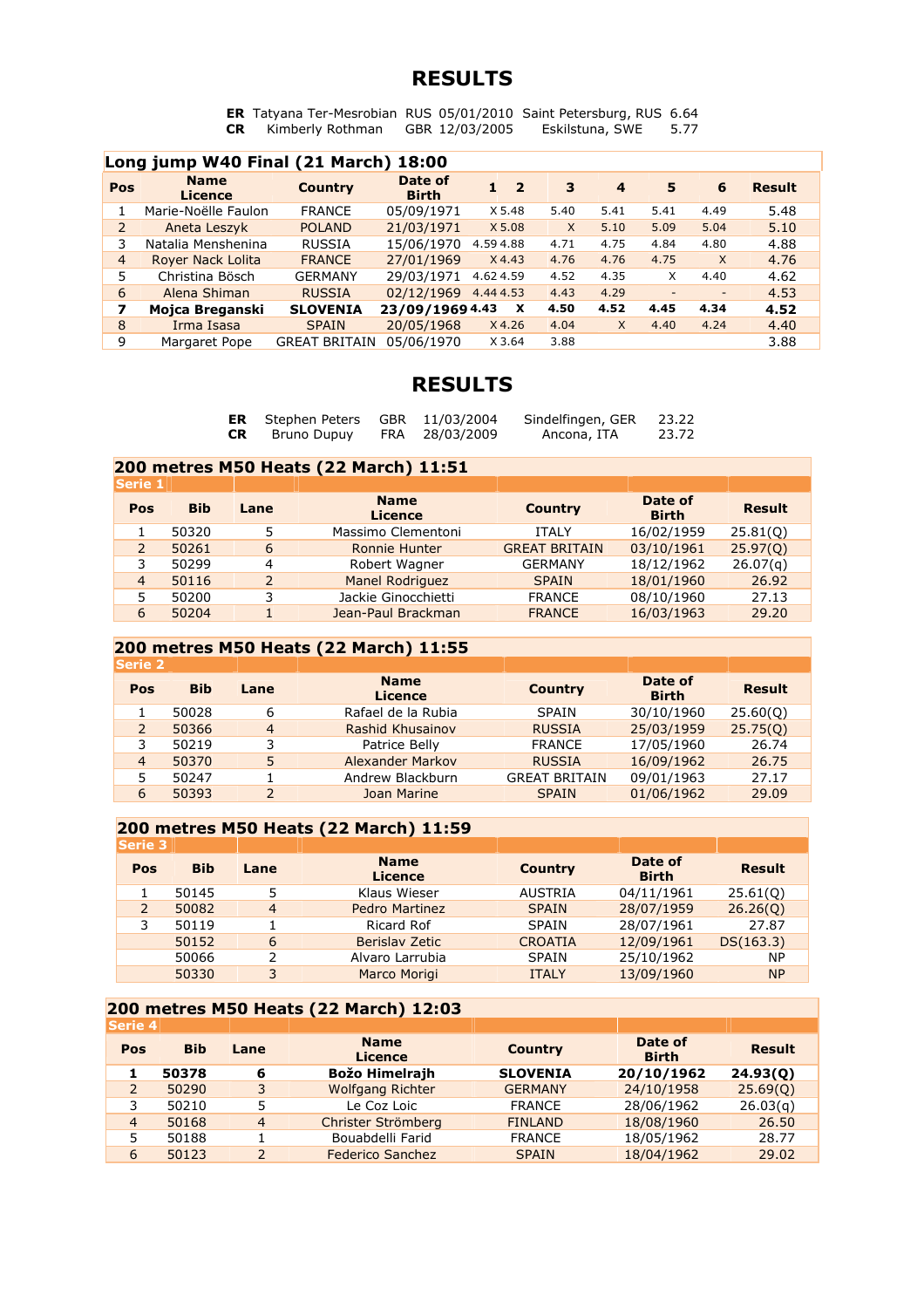#### **200 metres M50 Heats (22 March) 12:07**

| <b>Bib</b> | Lane                     | <b>Name</b><br><b>Licence</b> | <b>Country</b> | Date of<br><b>Birth</b> | <b>Result</b> |
|------------|--------------------------|-------------------------------|----------------|-------------------------|---------------|
| 50239      | 5                        | <b>Bernard Vincent</b>        | <b>FRANCE</b>  | 05/12/1961              | 25.08(0)      |
| 50015      | $\overline{4}$           | Miquel Beltran                | <b>SPAIN</b>   | 04/07/1962              | 26.54(0)      |
| 50284      | 3                        | Richard Kähling               | <b>GERMANY</b> | 25/11/1962              | 27.13         |
| 50181      | 6                        | David Adele                   | <b>FRANCE</b>  | 13/04/1961              | DS(163.3)     |
| 50080      |                          | Jesus Martinez                | <b>SPAIN</b>   | 25/12/1961              | <b>NP</b>     |
| 50227      | $\overline{\phantom{0}}$ | <b>Philippe Houillon</b>      | <b>FRANCE</b>  | 09/11/1960              | <b>NP</b>     |
|            |                          |                               |                |                         |               |

#### **200 metres M50 Heats (22 March) 12:11**

| <b>Serie 6</b> |            |               |                               |                      |                         |               |
|----------------|------------|---------------|-------------------------------|----------------------|-------------------------|---------------|
| Pos            | <b>Bib</b> | Lane          | <b>Name</b><br><b>Licence</b> | <b>Country</b>       | Date of<br><b>Birth</b> | <b>Result</b> |
|                | 50264      | 6             | Pat Logan                     | <b>GREAT BRITAIN</b> | 31/07/1960              | 25.12(0)      |
|                | 50002      | 5             | Roberto Aguirrebengoa         | <b>SPAIN</b>         | 03/02/1959              | 26.14(0)      |
| 3              | 50160      | 4             | Knud Erik Pedersen            | <b>DENMARK</b>       | 16/03/1960              | 26.35(q)      |
| 4              | 50198      | $\mathcal{P}$ | Molas Herve                   | <b>FRANCE</b>        | 25/06/1959              | 26.49         |
|                | 50023      | 3             | Abel Castanares               | SPAIN                | 30/01/1959              | 26.86         |
| 6              | 50193      |               | <b>Frederic Masse</b>         | <b>FRANCE</b>        | 13/06/1962              | 29.34         |
|                |            |               |                               |                      |                         |               |

#### **200 metres M50 Heats (22 March) 12:15**

| <b>Serie 7</b> |            |                |                               |                |                         |               |
|----------------|------------|----------------|-------------------------------|----------------|-------------------------|---------------|
| Pos            | <b>Bib</b> | Lane           | <b>Name</b><br><b>Licence</b> | <b>Country</b> | Date of<br><b>Birth</b> | <b>Result</b> |
|                | 50174      | 5              | Lopes Correia Boaventura      | <b>FRANCE</b>  | 14/07/1960              | 25.74(0)      |
|                | 50282      | $\overline{4}$ | Peter Hoell                   | <b>GERMANY</b> | 03/08/1960              | 26.15(0)      |
|                | 50055      | 2              | Francisco Javier Gomez        | SPAIN          | 12/06/1962              | 26.70         |
| $\overline{4}$ | 50295      | 3              | Jörg Sicora                   | <b>GERMANY</b> | 10/09/1962              | 27.38         |
|                | 50390      |                | Murat Salam                   | <b>TURKEY</b>  | 01/06/1961              | 28.28         |
|                | 50391      | 6              | Mykhaylo Ostashevskyy         | <b>UKRAINE</b> | 04/10/1958              | <b>NP</b>     |

#### **200 metres M50 Heats (22 March) 12:19**

| <b>Serie 8</b> |            |      |                               |                 |                         |               |
|----------------|------------|------|-------------------------------|-----------------|-------------------------|---------------|
| Pos            | <b>Bib</b> | Lane | <b>Name</b><br><b>Licence</b> | <b>Country</b>  | Date of<br><b>Birth</b> | <b>Result</b> |
|                | 50310      | 4    | Shane Sheridan                | IRELAND         | 23/12/1958              | 25.67(0)      |
|                | 50358      | 5    | João Bernardes                | <b>PORTUGAL</b> | 21/12/1958              | 25.79(0)      |
| 3              | 50357      | 6    | Bogumil Zurawski              | <b>POLAND</b>   | 14/04/1959              | 26.33(q)      |
| 4              | 50240      | 3    | <b>Willy Beaufour</b>         | <b>FRANCE</b>   | 13/08/1959              | 26.46         |
|                | 50372      |      | Lev Shapkhaev                 | <b>RUSSIA</b>   | 11/04/1961              | 26.84         |
| 6              | 50283      | 2    | <b>Reinhard Hofner</b>        | <b>GERMANY</b>  | 29/08/1958              | 29.47         |

#### **200 metres M50 Heats (22 March) 12:23**

| <b>Serie 9</b> |            |                |                        |                      |                         |               |
|----------------|------------|----------------|------------------------|----------------------|-------------------------|---------------|
| Pos            | <b>Bib</b> | Lane           | <b>Name</b><br>Licence | <b>Country</b>       | Date of<br><b>Birth</b> | <b>Result</b> |
|                | 50312      | 6              | Oskar Hlynsson         | <b>ICELAND</b>       | 03/02/1962              | 24.90(0)      |
|                | 50091      | $\overline{4}$ | Antonio Navarro        | <b>SPAIN</b>         | 13/11/1961              | 25.57(0)      |
|                | 50327      | 3              | Alessandro Manfredi    | <b>ITALY</b>         | 11/12/1960              | 26.63         |
| 4              | 50189      | $\overline{2}$ | Florent Buléon         | <b>FRANCE</b>        | 02/09/1962              | 27.09         |
|                | 50266      |                | Michael May            | <b>GREAT BRITAIN</b> | 15/10/1960              | 30.01         |
|                | 50190      | 5              | <b>Francois Briard</b> | <b>FRANCE</b>        | 30/07/1962              | DS(163.3)     |

#### **200 metres M50 Heats (22 March) 12:27**

| <b>Serie</b><br>10 |            |      |                        |                    |                         |               |
|--------------------|------------|------|------------------------|--------------------|-------------------------|---------------|
| Pos                | <b>Bib</b> | Lane | <b>Name</b><br>Licence | <b>Country</b>     | Date of<br><b>Birth</b> | <b>Result</b> |
|                    | 50149      | 5    | Ronald Heylen          | <b>BELGIUM</b>     | 16/10/1962              | 25.51(0)      |
| $\overline{2}$     | 50379      | 6    | Stephan Zulauf         | <b>SWITZERLAND</b> | 29/04/1959              | 25.66(0)      |
| 3                  | 50070      | 4    | Higinio Lopez          | <b>SPAIN</b>       | 12/03/1963              | 26.41         |
| $\overline{4}$     | 50306      | 3    | John Mc Carrick        | <b>IRELAND</b>     | 24/06/1962              | 26.70         |
| 5                  | 50021      | C    | Jose Canto             | <b>SPAIN</b>       | 18/08/1961              | 27.41         |
|                    | 50389      |      | Ahmet Göncü            | <b>TURKEY</b>      | 28/12/1962              | AB            |

**Qualified: First 2 in each heat (Q) and 4 best peformers (q) advance to Semifinal**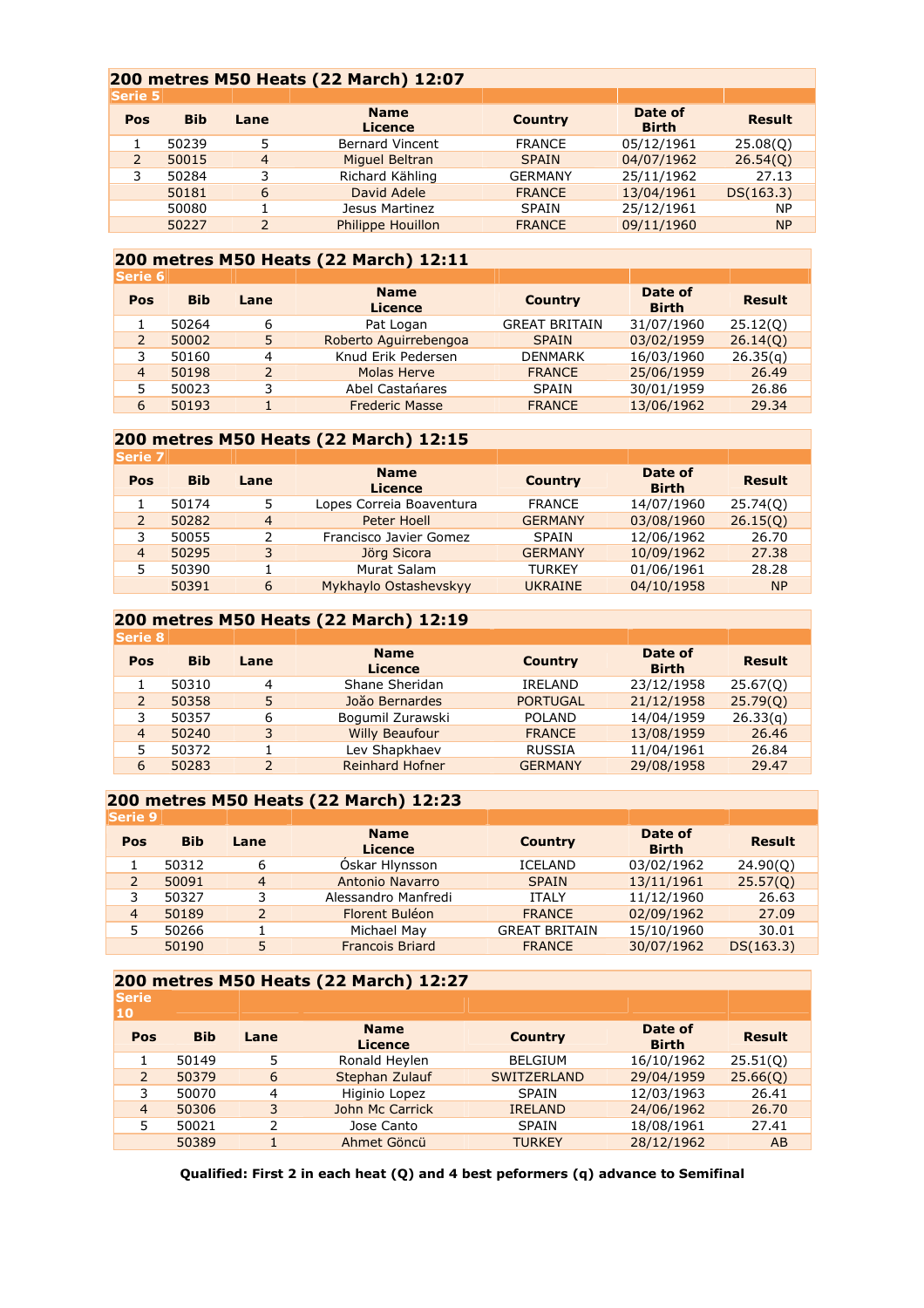| ER | Stephen Peters | GBR 11/03/2004 | Sindelfingen, GER | 23.22 |
|----|----------------|----------------|-------------------|-------|
| CR | Bruno Dupuy    | FRA 28/03/2009 | Ancona, ITA       | 23.72 |

#### **200 metres M50 Semifinal (22 March) 20:15 Semifinal 1 Pos Bib Lane Name Licence Country Date of Birth Result** 1 50264 5 Pat Logan GREAT BRITAIN 31/07/1960 25.00(Q) 2 50149 6 Ronald Heylen BELGIUM 16/10/1962 25.34(q) 3 50379 4 Stephan Zulauf SWITZERLAND 29/04/1959 25.81 4 50210 2 Le Coz Loic FRANCE 28/06/1962 26.59 50015 1 Miguel Beltran SPAIN 04/07/1962 NP 50290 3 Wolfgang Richter GERMANY 24/10/1958 NP

#### **200 metres M50 Semifinal (22 March) 20:20**

| <b>Semifinal 2</b> |            |      |                               |                      |                         |               |
|--------------------|------------|------|-------------------------------|----------------------|-------------------------|---------------|
| Pos                | <b>Bib</b> | Lane | <b>Name</b><br><b>Licence</b> | <b>Country</b>       | Date of<br><b>Birth</b> | <b>Result</b> |
|                    | 50312      | 6    | Oskar Hlynsson                | <b>ICELAND</b>       | 03/02/1962              | 25.20(0)      |
| $\overline{2}$     | 50174      | 3    | Lopes Correia Boaventura      | <b>FRANCE</b>        | 14/07/1960              | 25.81         |
| 3                  | 50261      | 4    | Ronnie Hunter                 | <b>GREAT BRITAIN</b> | 03/10/1961              | 25.96         |
| $\overline{4}$     | 50002      |      | Roberto Aguirrebengoa         | <b>SPAIN</b>         | 03/02/1959              | 26.74         |
| 5                  | 50160      |      | Knud Erik Pedersen            | <b>DENMARK</b>       | 16/03/1960              | 27.09         |
|                    | 50310      | 5    | <b>Shane Sheridan</b>         | <b>IRELAND</b>       | 23/12/1958              | DS(163.3)     |

#### **200 metres M50 Semifinal (22 March) 20:25**

| <b>Semifinal 3</b> |                |            |      |                               |                 |                         |               |  |
|--------------------|----------------|------------|------|-------------------------------|-----------------|-------------------------|---------------|--|
|                    | Pos            | <b>Bib</b> | Lane | <b>Name</b><br><b>Licence</b> | <b>Country</b>  | Date of<br><b>Birth</b> | <b>Result</b> |  |
|                    |                | 50378      | 6    | Božo Himelrajh                | <b>SLOVENIA</b> | 20/10/1962              | 25.11(0)      |  |
|                    | $\overline{2}$ | 50145      | 5    | <b>Klaus Wieser</b>           | <b>AUSTRIA</b>  | 04/11/1961              | 25.44(q)      |  |
|                    | 3              | 50320      | 4    | Massimo Clementoni            | <b>ITALY</b>    | 16/02/1959              | 25.72         |  |
|                    | $\overline{4}$ | 50358      | 3    | João Bernardes                | <b>PORTUGAL</b> | 21/12/1958              | 26.30         |  |
|                    | 5              | 50282      |      | Peter Hoell                   | <b>GERMANY</b>  | 03/08/1960              | 26.49         |  |
|                    | 6              | 50357      |      | Bogumil Zurawski              | <b>POLAND</b>   | 14/04/1959              | 26.75         |  |
|                    |                |            |      |                               |                 |                         |               |  |

#### **200 metres M50 Semifinal (22 March) 20:30**

| <b>Semifinal 4</b> |            |                |                               |                |                         |               |
|--------------------|------------|----------------|-------------------------------|----------------|-------------------------|---------------|
| Pos                | <b>Bib</b> | Lane           | <b>Name</b><br><b>Licence</b> | <b>Country</b> | Date of<br><b>Birth</b> | <b>Result</b> |
|                    | 50239      | 5              | <b>Bernard Vincent</b>        | <b>FRANCE</b>  | 05/12/1961              | 25.27(0)      |
| 2                  | 50091      | $\overline{4}$ | Antonio Navarro               | <b>SPAIN</b>   | 13/11/1961              | 25.48         |
| 3                  | 50028      | 6              | Rafael de la Rubia            | <b>SPAIN</b>   | 30/10/1960              | 25.71         |
| $\overline{4}$     | 50366      | 3              | Rashid Khusainov              | <b>RUSSIA</b>  | 25/03/1959              | 26.33         |
| 5                  | 50082      |                | Pedro Martinez                | <b>SPAIN</b>   | 28/07/1959              | 26.54         |
| 6                  | 50299      |                | Robert Wagner                 | <b>GERMANY</b> | 18/12/1962              | 26.72         |
|                    |            |                |                               |                |                         |               |

**Qualified: First 1 in each heat (Q) and 2 best peformers (q) advance to Final** 

|           | <b>ER</b> Stephen Peters GBR 11/03/2004 |                | Sindelfingen, GER | 23.22 |
|-----------|-----------------------------------------|----------------|-------------------|-------|
| <b>CR</b> | Bruno Dupuy                             | FRA 28/03/2009 | Ancona, ITA       | 23.72 |

| 200 metres M50 Final (23 March) 21:25 |            |      |                               |                      |                         |               |  |  |
|---------------------------------------|------------|------|-------------------------------|----------------------|-------------------------|---------------|--|--|
| Pos                                   | <b>Bib</b> | Lane | <b>Name</b><br><b>Licence</b> | <b>Country</b>       | Date of<br><b>Birth</b> | <b>Result</b> |  |  |
|                                       | 50312      | 4    | Óskar Hlynsson                | <b>ICELAND</b>       | 03/02/1962              | 24.70         |  |  |
| 2                                     | 50264      | 6    | Pat Logan                     | <b>GREAT BRITAIN</b> | 31/07/1960              | 24.89         |  |  |
| з                                     | 50378      | 5    | Božo Himelrajh                | <b>SLOVENIA</b>      | 20/10/1962              | 25.09         |  |  |
| $\overline{4}$                        | 50239      | 3    | <b>Bernard Vincent</b>        | <b>FRANCE</b>        | 05/12/1961              | 25.57         |  |  |
| 5                                     | 50149      | 2    | Ronald Heylen                 | <b>BELGIUM</b>       | 16/10/1962              | 25.87         |  |  |
| 6                                     | 50145      |      | <b>Klaus Wieser</b>           | <b>AUSTRIA</b>       | 04/11/1961              | 26.07         |  |  |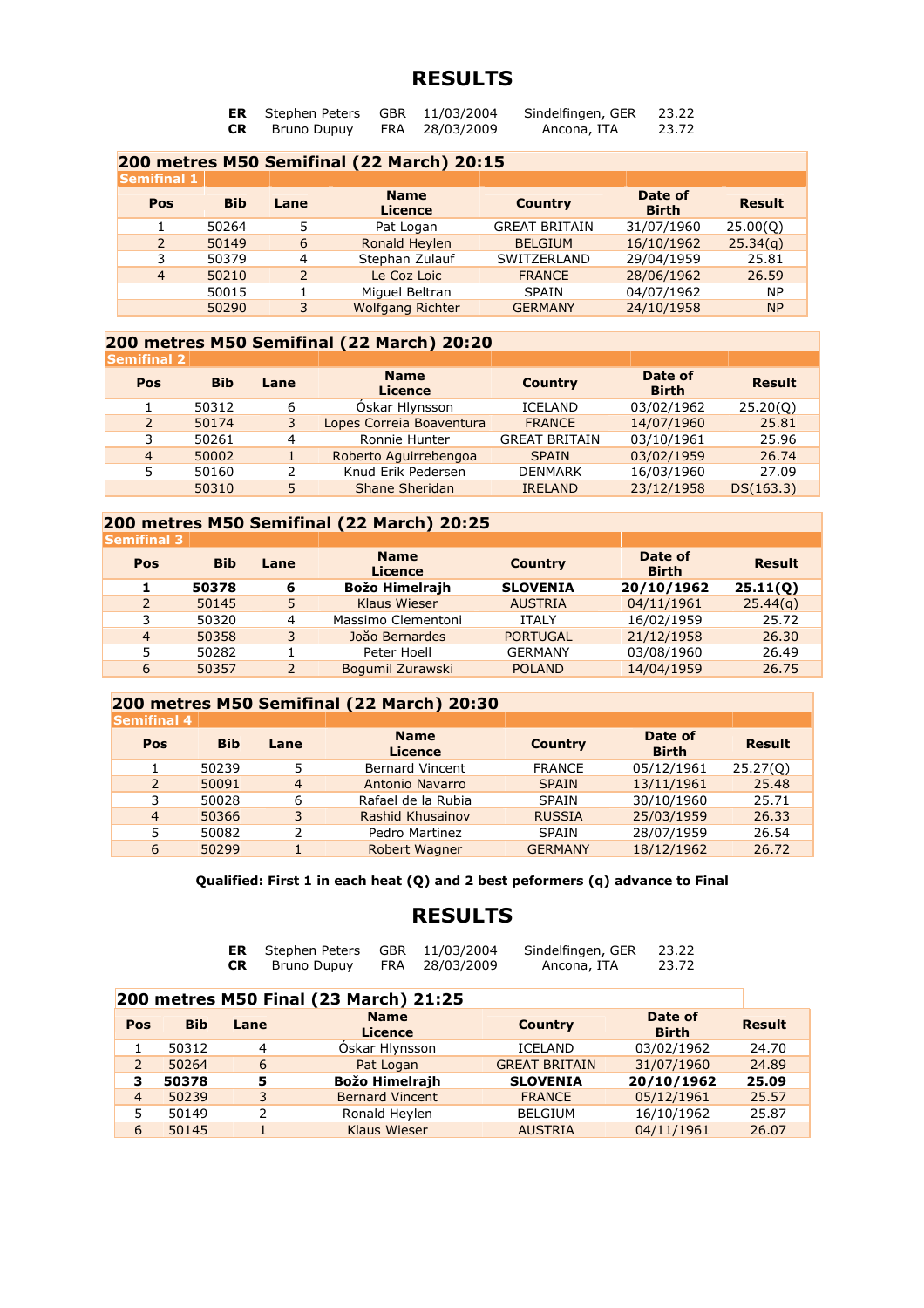| ER        | Averil McClelland | <b>GBR</b> | 28/03/2009 | Ancona, ITA | 26.77 |
|-----------|-------------------|------------|------------|-------------|-------|
| <b>CR</b> | Averil McClelland | <b>GBR</b> | 28/03/2009 | Ancona, ITA | 26.77 |

| 200 metres W50 Heats (22 March) 12:55 |            |      |                               |                |                         |               |  |  |
|---------------------------------------|------------|------|-------------------------------|----------------|-------------------------|---------------|--|--|
| <b>Serie 1</b>                        |            |      |                               |                |                         |               |  |  |
| Pos                                   | <b>Bib</b> | Lane | <b>Name</b><br><b>Licence</b> | <b>Country</b> | Date of<br><b>Birth</b> | <b>Result</b> |  |  |
|                                       | 50007      | 6    | Silvia Cortes                 | SPAIN          | 21/12/1962              | 27.57(0)      |  |  |
|                                       | 50052      | 5    | Joelle Zongo                  | <b>FRANCE</b>  | 02/03/1961              | 28.99(0)      |  |  |
| 3                                     | 50120      | 4    | Tatyana Lodochnikova          | <b>RUSSIA</b>  | 11/06/1961              | 30.51(q)      |  |  |
| 4                                     | 50094      | 3    | <b>Annegret Nanz</b>          | <b>GERMANY</b> | 21/12/1959              | 30.62(q)      |  |  |
|                                       | 50008      |      | Maribel de la Calle           | <b>SPAIN</b>   | 03/12/1961              | 32.52         |  |  |

### **200 metres W50 Heats (22 March) 12:59**

| <b>Serie 2</b> |            |                |                               |                      |                         |               |
|----------------|------------|----------------|-------------------------------|----------------------|-------------------------|---------------|
| Pos            | <b>Bib</b> | Lane           | <b>Name</b><br><b>Licence</b> | <b>Country</b>       | Date of<br><b>Birth</b> | <b>Result</b> |
|                | 50059      | 6              | Nicole Alexis                 | <b>FRANCE</b>        | 09/01/1960              | 28.73(0)      |
|                | 50049      | 5              | Dolores Hachotte              | <b>FRANCE</b>        | 20/01/1962              | 28.98(0)      |
|                | 50088      |                | Marion Anita Hergarten        | <b>GERMANY</b>       | 04/01/1960              | 31.05         |
| 4              | 50070      | $\overline{4}$ | <b>Melanie Garland</b>        | <b>GREAT BRITAIN</b> | 24/12/1962              | 31.66         |
|                | 50018      |                | Maria Rosa Loiti              | <b>SPAIN</b>         | 28/01/1962              | 37.18         |

#### **200 metres W50 Heats (22 March) 13:03**

| <b>Serie 3</b> |            |                |                               |                      |                         |               |
|----------------|------------|----------------|-------------------------------|----------------------|-------------------------|---------------|
| Pos            | <b>Bib</b> | Lane           | <b>Name</b><br><b>Licence</b> | <b>Country</b>       | Date of<br><b>Birth</b> | <b>Result</b> |
|                | 50111      | 5.             | Rose Mary Augustin            | <b>NETHERLANDS</b>   | 27/08/1962              | 29.65(0)      |
| $\overline{2}$ | 50123      | 6              | Zvonka Blatnik                | <b>SLOVENIA</b>      | 19/03/1961              | 29.99(0)      |
|                | 50074      | 3.             | Angela Kelly                  | <b>GREAT BRITAIN</b> | 29/07/1960              | 31.06         |
| $\overline{4}$ | 50124      | $\overline{4}$ | Snezana Stancetic             | <b>SERBIA</b>        | 15/12/1960              | 31.53         |
|                | 50041      |                | Anne Nurmi                    | <b>FINLAND</b>       | 11/07/1958              | 32.83         |
|                |            |                |                               |                      |                         |               |

#### **200 metres W50 Heats (22 March) 13:07**

| <b>Serie 4</b> |            |      |                               |                      |                         |               |
|----------------|------------|------|-------------------------------|----------------------|-------------------------|---------------|
| Pos            | <b>Bib</b> | Lane | <b>Name</b><br><b>Licence</b> | <b>Country</b>       | Date of<br><b>Birth</b> | <b>Result</b> |
|                | 50083      | 6    | Katja Berend                  | <b>GERMANY</b>       | 13/10/1962              | 27.96(0)      |
| $\overline{2}$ | 50126      | 5    | Elizabeth Helger              | <b>SWEDEN</b>        | 05/12/1960              | 29.41(0)      |
| 3              | 50077      |      | Averil Mcclelland             | <b>GREAT BRITAIN</b> | 22/04/1958              | 29.68(q)      |
| $\overline{4}$ | 50122      | 2    | Liudmila Tovarova             | <b>RUSSIA</b>        | 29/11/1961              | 30.80(q)      |
| 5              | 50113      | 3    | Toby Ilona Mulder             | <b>NETHERLANDS</b>   | 02/06/1961              | 30.88         |
| 6              | 50105      | 4    | Nadia Ruggieri                | <b>ITALY</b>         | 16/07/1959              | 32.47         |

#### **Qualified: First 2 in each heat (Q) and 4 best peformers (q) advance to Semifinal**

#### **RESULTS**

| ER  | Averil McClelland | GBR | 28/03/2009 | Ancona, ITA | 26.77 |
|-----|-------------------|-----|------------|-------------|-------|
| CR. | Averil McClelland | GBR | 28/03/2009 | Ancona, ITA | 26.77 |

#### **200 metres W50 Semifinal (22 March) 20:40**

| <b>Semifinal 1</b> |            |                |                               |                |                         |               |
|--------------------|------------|----------------|-------------------------------|----------------|-------------------------|---------------|
| Pos                | <b>Bib</b> | Lane           | <b>Name</b><br><b>Licence</b> | <b>Country</b> | Date of<br><b>Birth</b> | <b>Result</b> |
|                    | 50083      | 5              | Katja Berend                  | <b>GERMANY</b> | 13/10/1962              | 27.97(0)      |
| 2                  | 50059      | 6              | Nicole Alexis                 | <b>FRANCE</b>  | 09/01/1960              | 28.73(Q)      |
| 3                  | 50052      | 3              | Joelle Zongo                  | <b>FRANCE</b>  | 02/03/1961              | 28.78(a)      |
| $\overline{4}$     | 50126      | $\overline{4}$ | Elizabeth Helger              | <b>SWEDEN</b>  | 05/12/1960              | 29.65         |
|                    | 50094      | 2              | Annegret Nanz                 | <b>GERMANY</b> | 21/12/1959              | 30.81         |
| 6                  | 50120      |                | Tatyana Lodochnikova          | <b>RUSSIA</b>  | 11/06/1961              | 31.27         |

### **200 metres W50 Semifinal (22 March) 20:45**

| lSemifinal 2∥ |            |             |                               |                      |                         |               |
|---------------|------------|-------------|-------------------------------|----------------------|-------------------------|---------------|
| Pos           | <b>Bib</b> | <b>Lane</b> | <b>Name</b><br><b>Licence</b> | <b>Country</b>       | Date of<br><b>Birth</b> | <b>Result</b> |
|               | 50007      | ь           | Silvia Cortes                 | SPAIN                | 21/12/1962              | 27.92(0)      |
| 2             | 50049      | 5.          | Dolores Hachotte              | <b>FRANCE</b>        | 20/01/1962              | 29.15(0)      |
|               | 50077      |             | Averil Mcclelland             | <b>GREAT BRITAIN</b> | 22/04/1958              | 29.17(a)      |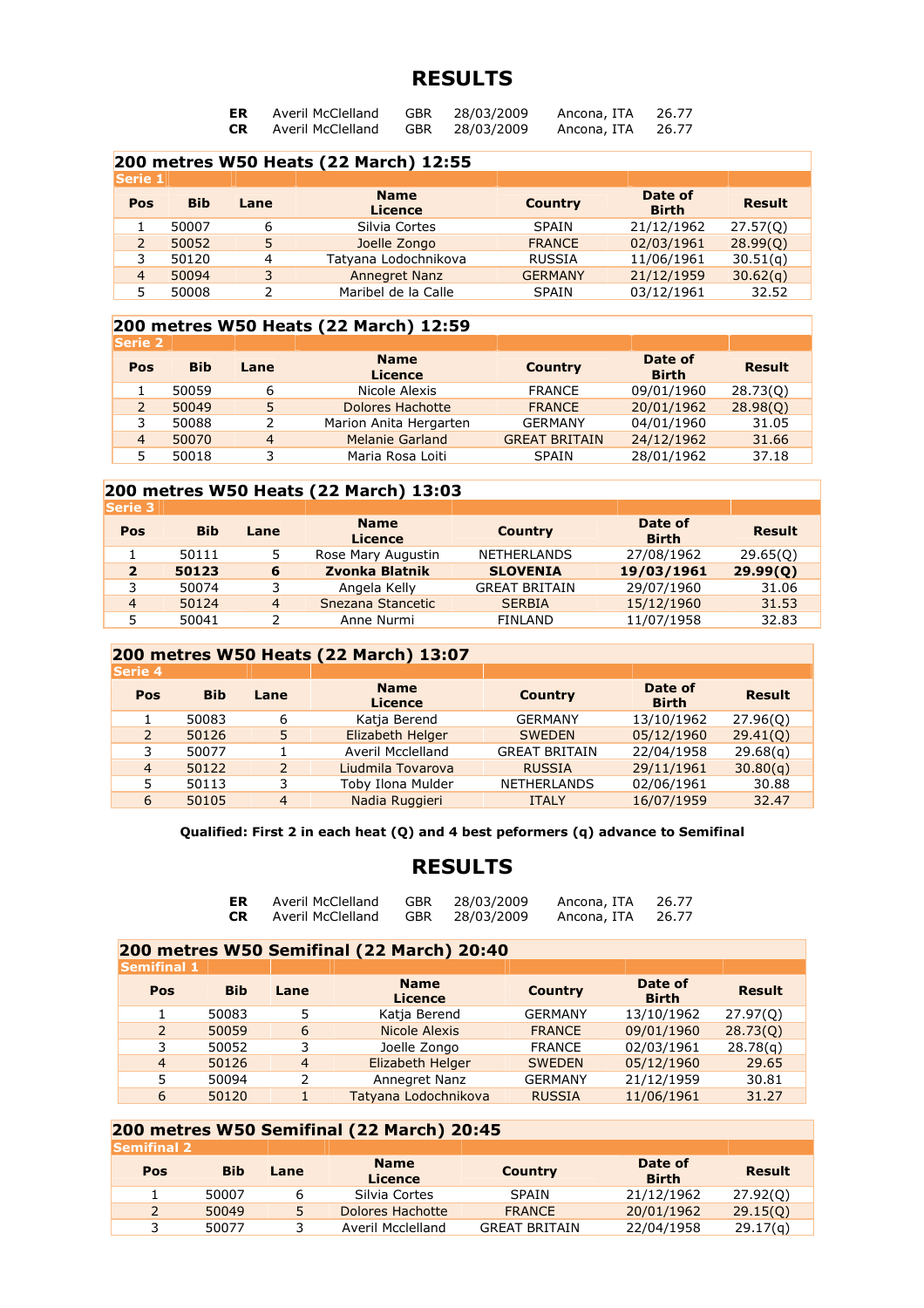| 4 | 50111 | Rose Mary Augustin | <b>NETHERLANDS</b> | 27/08/1962 | 30.34 |
|---|-------|--------------------|--------------------|------------|-------|
|   | 50123 | Zvonka Blatnik     | <b>SLOVENIA</b>    | 19/03/1961 | 30.71 |
|   | 50122 | Liudmila Tovarova  | RUSSIA             | 29/11/1961 | 30.89 |

**Qualified: First 2 in each heat (Q) and 2 best peformers (q) advance to Final** 

# **RESULTS**

| ER        | Eduard Longauer | SVK 09/03/2001 | Bordeaux, FRA | 8.71 |
|-----------|-----------------|----------------|---------------|------|
| <b>CR</b> | Eduard Longauer | SVK 09/03/2011 | Bordeaux, FRA | 8.71 |

#### **60 metres hurdles M50 Semifinal (23 March) 10:15**

| <b>Semifinal 1</b> |            |                |                               |                      |                         |               |
|--------------------|------------|----------------|-------------------------------|----------------------|-------------------------|---------------|
| Pos                | <b>Bib</b> | Lane           | <b>Name</b><br><b>Licence</b> | <b>Country</b>       | Date of<br><b>Birth</b> | <b>Result</b> |
|                    | 50268      |                | Glen Reddington               | <b>GREAT BRITAIN</b> | 15/11/1962              | 8.95(0)       |
| $\mathcal{P}$      | 50275      | 5.             | Des Wilkinson                 | <b>GREAT BRITAIN</b> | 07/01/1963              | 8.96(Q)       |
| 3                  | 50199      | 3              | Mondesir Herve                | <b>FRANCE</b>        | 16/09/1959              | 9.15(0)       |
| $\overline{4}$     | 50254      | 6              | Paul David Edwards            | <b>GREAT BRITAIN</b> | 09/04/1959              | 9.52(q)       |
| 5                  | 50290      | $\overline{4}$ | Wolfgang Richter              | <b>GERMANY</b>       | 24/10/1958              | 9.57(q)       |
| 6                  | 50182      |                | Denis Costa                   | <b>FRANCE</b>        | 21/02/1963              | 9.66          |
|                    | 50304      | 2              | Joe Davies                    | <b>IRELAND</b>       | 18/11/1958              | 10.52         |
| 8                  | 50242      | 8              | Yannick Manyi                 | <b>FRANCE</b>        | 28/11/1960              | 12.21         |

### **60 metres hurdles M50 Semifinal (23 March) 10:20**

| <b>Semifinal 2</b> |            |                |                               |                 |                         |               |
|--------------------|------------|----------------|-------------------------------|-----------------|-------------------------|---------------|
| Pos                | <b>Bib</b> | Lane           | <b>Name</b><br><b>Licence</b> | <b>Country</b>  | Date of<br><b>Birth</b> | <b>Result</b> |
|                    | 50377      | 4              | Marko Božiček                 | <b>SLOVENIA</b> | 01/02/1962              | 8.99(0)       |
| $\overline{2}$     | 50150      | 7              | Serge Beckers                 | <b>BELGIUM</b>  | 03/09/1962              | 9.06(0)       |
| 3                  | 50009      | 6              | Miguel Bandera                | <b>SPAIN</b>    | 20/02/1962              | 9.54(0)       |
| $\overline{4}$     | 50180      | 3              | <b>Claude Mansion</b>         | <b>FRANCE</b>   | 01/08/1958              | 9.97          |
| 5                  | 50070      | 8              | Higinio Lopez                 | <b>SPAIN</b>    | 12/03/1963              | 10.76         |
| 6                  | 50024      | $\overline{2}$ | Fernando Cobo                 | <b>SPAIN</b>    | 16/04/1960              | 11.63         |
|                    | 50236      | 5              | Thierry Cavalier              | <b>FRANCE</b>   | 03/04/1958              | AB            |
|                    |            |                |                               |                 |                         |               |

#### **Qualified: First 3 in each heat (Q) and 2 best peformers (q) advance to Final**

### **RESULTS**

| ER        | Eduard Longauer | SVK 09/03/2001 | Bordeaux, FRA 8.71 |      |
|-----------|-----------------|----------------|--------------------|------|
| <b>CR</b> | Eduard Longauer | SVK 09/03/2011 | Bordeaux, FRA      | 8.71 |

#### **60 metres hurdles M50 Final (23 March) 13:40**

| Pos            | <b>Bib</b> | Lane | <b>Name</b><br><b>Licence</b> | <b>Country</b>       | Date of<br><b>Birth</b> | <b>Result</b> |
|----------------|------------|------|-------------------------------|----------------------|-------------------------|---------------|
|                | 50275      | 4    | Des Wilkinson                 | <b>GREAT BRITAIN</b> | 07/01/1963              | 8.84          |
| $\overline{2}$ | 50150      | 3    | Serge Beckers                 | <b>BELGIUM</b>       | 03/09/1962              | 8.90          |
| 3              | 50377      | 6    | <b>Marko Božiček</b>          | <b>SLOVENIA</b>      | 01/02/1962              | 8.93          |
| $\overline{4}$ | 50199      | 8    | <b>Mondesir Herve</b>         | <b>FRANCE</b>        | 16/09/1959              | 9.07          |
| 5              | 50290      |      | Wolfgang Richter              | <b>GERMANY</b>       | 24/10/1958              | 9.27          |
| 6              | 50268      | 5    | <b>Glen Reddington</b>        | <b>GREAT BRITAIN</b> | 15/11/1962              | 9.37          |
|                | 50009      |      | Miguel Bandera                | <b>SPAIN</b>         | 20/02/1962              | 9.58          |
| 8              | 50254      | っ    | <b>Paul David Edwards</b>     | <b>GREAT BRITAIN</b> | 09/04/1959              | 9.60          |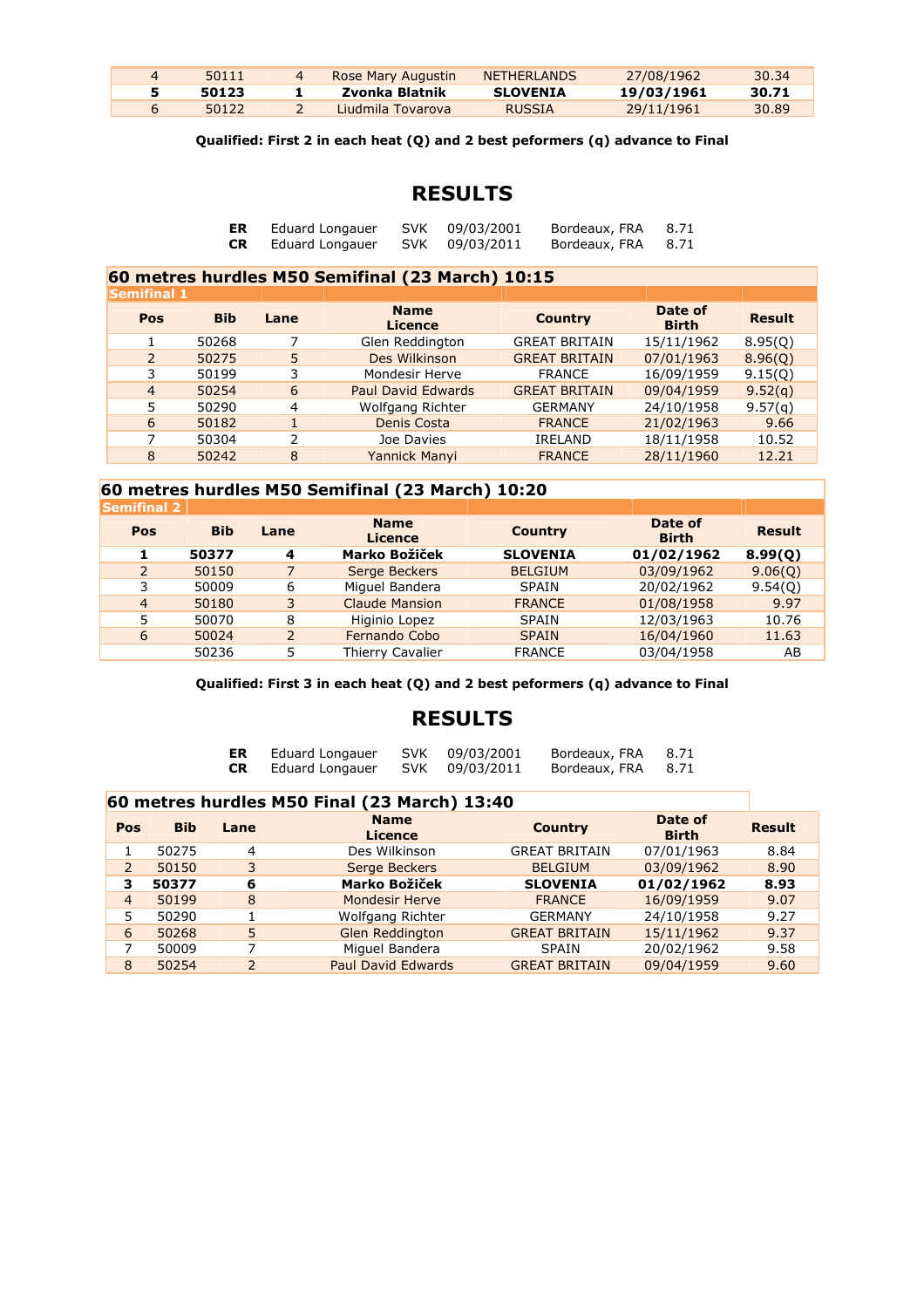| Discus M70 Final (23 March) 12:30 | ER.<br>CR. | Carmelo Rado<br>Peter Speckens GER 24/03/2007 | ITA | 30/09/2007 | Chiuro, ITA<br>Helsinki, FIN | 55.27<br>44.13 |  |
|-----------------------------------|------------|-----------------------------------------------|-----|------------|------------------------------|----------------|--|
|                                   |            |                                               |     |            |                              |                |  |

| <b>Name</b><br><b>Licence</b> | <b>Country</b>       | Date of<br><b>Birth</b> | $\overline{2}$<br>1  | 3                      | 4            | 5            | 6           | <b>Result</b> |
|-------------------------------|----------------------|-------------------------|----------------------|------------------------|--------------|--------------|-------------|---------------|
| Alain Guillon                 | <b>FRANCE</b>        | 09/11/1938              | 38.16 38.00          | X                      | X            | 39.76        | 38.43       | 39.76         |
| <b>Llorenc Cassi</b>          | <b>SPAIN</b>         | 14/05/1940              | X 33.82              | 36.18                  | 37.44        | $\times$     | 37.87       | 37.87         |
| Joel Ollivier                 | <b>FRANCE</b>        | 16/03/1942              | 36.47<br>8.87        | X                      | $\times$     | X            | X           | 36.47         |
| <b>Gerard Vignot</b>          | <b>FRANCE</b>        | 07/01/1943              | 34.77 35.18          | 35.90                  | 35.39        | 36.40        | 35.61       | 36.40         |
| Kenneth Arvidsson             | <b>SWEDEN</b>        | 12/06/1941              | 36.20<br>X           | 33.51                  | 34.28        | 33.95        | 33.38       | 36.20         |
| Jose Antonio Campos           | <b>SPAIN</b>         | 26/03/1939              | X 34.47              | $\mathsf{X}$           | 32.59        | 35.01        | $\times$    | 35.01         |
| Feliks Frackowiak             | <b>POLAND</b>        | 24/05/1941              | 34.93<br>X           | 32.17                  | X            | 33.21        | X           | 34.93         |
| Jože Uršič                    | <b>SLOVENIA</b>      |                         |                      | 33.33                  | $\mathbf{x}$ | $\mathbf{x}$ | $\mathbf x$ | 33.33         |
| James Sloan                   | <b>GREAT BRITAIN</b> | 16/09/1941              | 32.97 29.95          | 28.57                  |              |              |             | 32.97         |
| Josef Halder                  | <b>GERMANY</b>       | 18/12/1942              | X 31.74              | 32.90                  |              |              |             | 32.90         |
| Teuvo Huotilainen             | <b>FINLAND</b>       | 17/05/1939              | 32.19<br>X           | 31.58                  |              |              |             | 32.19         |
| <b>Brian Harlick</b>          |                      | 14/03/1942              | 25.57 27.40          | 28.96                  |              |              |             | 28.96         |
| Andrey Polosin                | <b>RUSSIA</b>        | 16/07/1940              | 25.68 25.26          | X                      |              |              |             | 25.68         |
| Eero Järvenpää                | <b>FINLAND</b>       | 16/03/1939              | X 25.57              | $\mathsf{X}$           |              |              |             | 25.57         |
| John Iddon                    | <b>GREAT BRITAIN</b> | 15/06/1940              | 22.86<br>X           | 22.91                  |              |              |             | 22.91         |
| Miguel Abellan                | <b>SPAIN</b>         | 10/11/1942              | X 19.68              | X                      |              |              |             | 19.68         |
| Ahmet Ertan Ilter             | <b>TURKEY</b>        | 14/04/1939              | 13.67 17.63          | 18.97                  |              |              |             | 18.97         |
| <b>Tomash Horvat</b>          | <b>UKRAINE</b>       | 07/04/1940              |                      |                        |              |              |             | DS(143.1)     |
| Reiner Görtz                  | <b>GERMANY</b>       | 19/02/1941              |                      |                        |              |              |             | <b>NP</b>     |
|                               |                      |                         | <b>GREAT BRITAIN</b> | 11/12/1939 33.05 31.12 |              |              |             |               |

# **RESULTS**

|     | ER.<br><b>CR</b>                        | Kirsi Koro<br>Virginie Scribe | <b>FIN</b><br>FRA    | 22/09/2012<br>25/03/2009 |      | Virrat, FIN<br>Ancona, ITA |       | 17.82<br>14.37 |               |  |
|-----|-----------------------------------------|-------------------------------|----------------------|--------------------------|------|----------------------------|-------|----------------|---------------|--|
|     | Weight throw W35 Final (23 March) 15:15 |                               |                      |                          |      |                            |       |                |               |  |
| Pos | <b>Name</b><br><b>Licence</b>           | <b>Country</b>                | <b>Date of Birth</b> | 12                       | 3    | $\overline{a}$             | 5.    | 6              | <b>Result</b> |  |
|     | Cristina Mańosa                         | SPAIN                         | 01/10/1973           | 9.78 X                   | 9.64 | 10.58                      | 10.89 | 11.41          | 11.41(NM)     |  |
|     | Sabina Krebelj SLOVENIA                 |                               | $07/12/1976$ 8.98 X  |                          | 7.30 | 10.16                      | 10.56 | X              | 10.56(NM)     |  |

| ER. | Yamile Aldama |     | GBR 03/03/2013 | Goteborg, SWE | 13.95 |
|-----|---------------|-----|----------------|---------------|-------|
| CR. | Katalin Deak  | HUN | 17/03/2011     | Gent, BEL     | 12.27 |

|                | Triple jump W40 Final (24 March) 17:45 |                      |                         |                      |              |              |          |                              |               |  |  |  |  |  |  |
|----------------|----------------------------------------|----------------------|-------------------------|----------------------|--------------|--------------|----------|------------------------------|---------------|--|--|--|--|--|--|
| Pos            | <b>Name</b><br><b>Licence</b>          | <b>Country</b>       | Date of<br><b>Birth</b> | 2                    | 3            | 4            | 5        | 6                            | <b>Result</b> |  |  |  |  |  |  |
|                | Murielle Glovil                        | <b>FRANCE</b>        | 07/07/1968              | X11.98               | 11.73        | 12.17        | X        | X                            | 12.17         |  |  |  |  |  |  |
| $\overline{2}$ | Laila Petersone                        | <b>LATVIA</b>        | 09/10/1970 11.58 11.27  |                      | 11.32        | 11.82        | $\times$ | $\qquad \qquad \blacksquare$ | 11.82         |  |  |  |  |  |  |
| 3              | Corinne Vavasseur                      | <b>FRANCE</b>        | 20/12/1972 10.91 10.92  |                      | 10.68        | 11.07        | 11.00    | 11.06                        | 11.07         |  |  |  |  |  |  |
| 4              | Fiona Davidson                         | <b>GREAT BRITAIN</b> | 29/01/1973 10.40 10.60  |                      | $\times$     | $\mathsf{x}$ | 10.75    | 10.73                        | 10.75         |  |  |  |  |  |  |
| 5              | Natalia Menshenina                     | <b>RUSSIA</b>        | 15/06/1970 10.33 9.72   |                      |              | X            | 10.23    | 10.02                        | 10.33         |  |  |  |  |  |  |
| 6              | Dawn Christine Jones GREAT BRITAIN     |                      | 16/02/1970              | 9.67 9.99            | 9.82         | 9.65         | 9.43     | 10.00                        | 10.00         |  |  |  |  |  |  |
| 7              | Moica Breganski                        | <b>SLOVENIA</b>      | 23/09/1969 8.79         | X                    | 9.70         | 9.55         | 9.85     | X                            | 9.85          |  |  |  |  |  |  |
| 8              | Deniz Tanaydin                         | <b>TURKEY</b>        | 27/10/1969              | $\mathsf{X}$<br>8.61 | $\mathsf{X}$ | X            |          | $\overline{\phantom{a}}$     | 8.61          |  |  |  |  |  |  |
| 9              | Margarita Gallego                      | <b>SPAIN</b>         | 01/04/1972              | 7.30 7.27            | 8.12         |              |          |                              | 8.12          |  |  |  |  |  |  |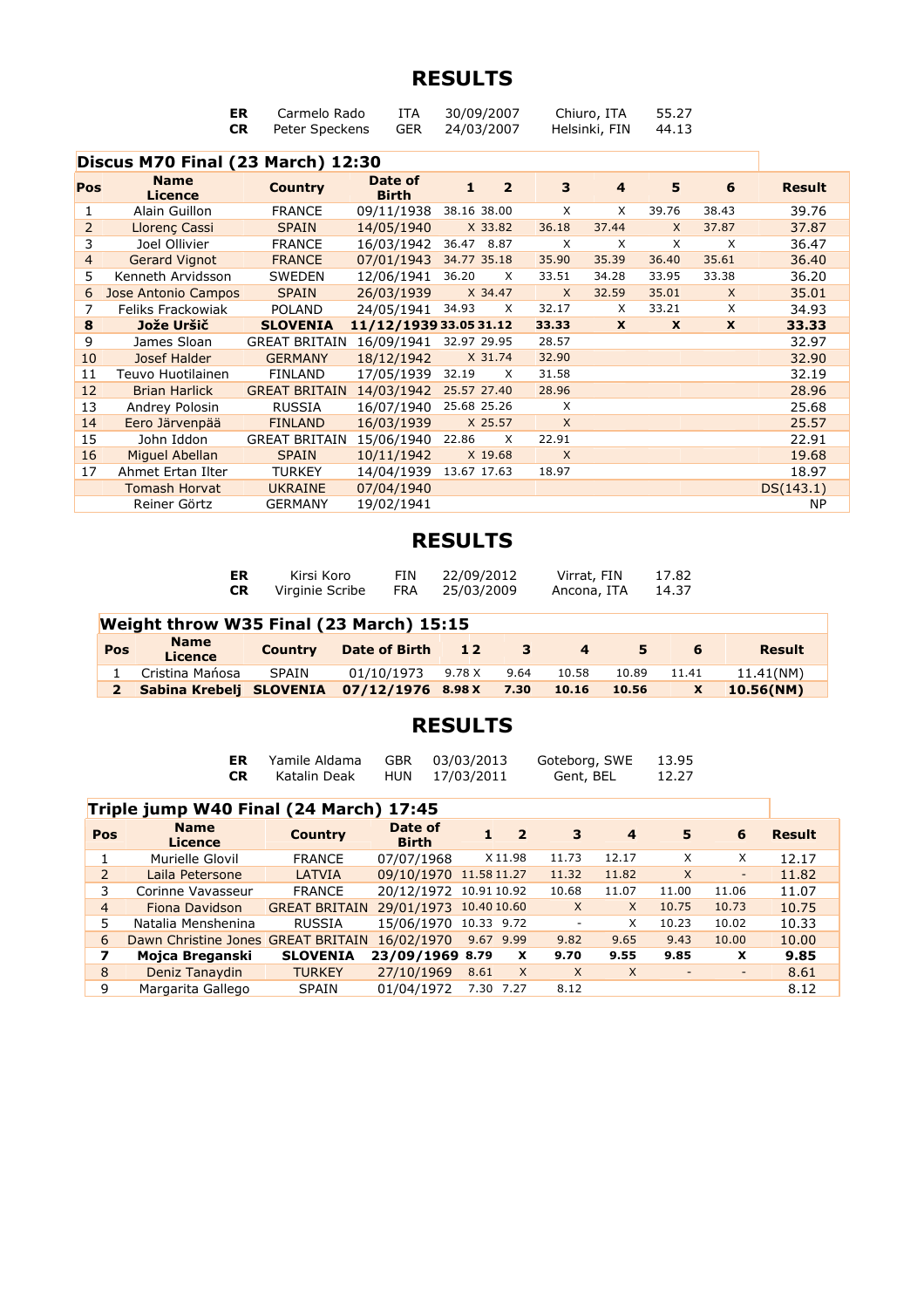| ER | Marco Segatel | [TA | 02/03/2008 | Aosta, ITA  | 2.00 |
|----|---------------|-----|------------|-------------|------|
| СR | Marco Segatel | !TA | 27/03/2009 | Ancona, ITA | 90.ء |

# **High jump M45 Final (19 March) 15:00**

| <b>Pos</b> | <b>Name</b><br><b>Licence</b> | <b>Country</b>         | Date of Birth 1.50 1.55 |            | 1.60    | 1.65       | 1.70       | 1.75       | 1.78     | 1.81      | 1.84       | 1.87       | <b>Result</b> |
|------------|-------------------------------|------------------------|-------------------------|------------|---------|------------|------------|------------|----------|-----------|------------|------------|---------------|
|            | Vitalii Romanovich            | <b>RUSSIA</b>          | 23/12/1965              |            |         |            | O          | $\Omega$   | O        | $\Omega$  | O          | XXO        | 1.87          |
|            | Ugis Lasmanis                 | <b>LATVIA</b>          | 29/07/1967              |            |         |            | $\circ$    | $\circ$    | $\circ$  | $\circ$   | <b>XXO</b> | <b>XXX</b> | 1.84          |
|            | Aingeru Martinez de Rituerto  | <b>SPAIN</b>           | 28/09/1967              |            |         |            | O          | $\Omega$   | $\Omega$ | XXO       | <b>XXX</b> |            | 1.81          |
| 4          | Alois Zapala                  | <b>CZECH REPUBLIC</b>  | 05/04/1966              |            |         | $\circ$    | $\circ$    | <b>XXO</b> | $\times$ | <b>XX</b> |            |            | 1.75          |
|            | Ian Allen                     | <b>GREAT BRITAIN</b>   | 15/03/1966              |            | O       | O          | O          | <b>XXX</b> |          |           |            |            | 1.70          |
|            | Jean Pierre Metz              | <b>FRANCE</b>          | 15/03/1964              |            | $\circ$ | $\circ$    | $\Omega$   | <b>XXX</b> |          |           |            |            | 1.70          |
|            | Oleg Kramar                   | UKRAINE                | 23/12/1964              |            |         |            | XO         | <b>XXX</b> |          |           |            |            | 1.70          |
| 8          | <b>Theodoros Dosis</b>        | <b>GREECE</b>          | 31/01/1967              |            | $\circ$ | $\circ$    | <b>XXX</b> |            |          |           |            |            | 1.65          |
| 9          | Jean-Paul Guillemin           | <b>FRANCE</b>          | 14/04/1965              |            | O       | XO         | <b>XXX</b> |            |          |           |            |            | 1.65          |
| 10         | Jan Ziman                     | <b>SLOVAK REPUBLIC</b> | 15/02/1966              |            | XO      | <b>XXX</b> |            |            |          |           |            |            | 1.60          |
| 11         | Rafael Cebollada              | <b>SPAIN</b>           | 24/01/1966              | XO XXX     |         |            |            |            |          |           |            |            | 1.50          |
|            | <b>Damjan Gril</b>            | <b>SLOVENIA</b>        | 04/08/1967              | <b>XXX</b> |         |            |            |            |          |           |            |            | <b>SM</b>     |

|                | ER<br><b>CR</b>                      |                 | Julia Machin<br>Jenny Brown | <b>GBR</b><br><b>GBR</b> |                          |                          | 27/03/2010<br>09/03/2001 |            |          | London, GBR<br>Bordeaux, FRA |            | 1.78<br>1.69 |      |               |  |
|----------------|--------------------------------------|-----------------|-----------------------------|--------------------------|--------------------------|--------------------------|--------------------------|------------|----------|------------------------------|------------|--------------|------|---------------|--|
|                | High jump W40 Final (20 March) 19:00 |                 |                             |                          |                          |                          |                          |            |          |                              |            |              |      |               |  |
| Pos            | <b>Name</b><br>Licence               | <b>Country</b>  | <b>Date of Birth</b>        | 1.301.35                 |                          | 1.40                     | 1.45                     | 1.50       | 1.55     | 1.58                         | 1.61       | 1.64         | 1.67 | <b>Result</b> |  |
|                | Laila Petersone                      | LATVIA          | 09/10/1970                  | $\overline{\phantom{a}}$ |                          | $\overline{\phantom{a}}$ | $\overline{\phantom{a}}$ | O          | $\Omega$ | $\Omega$                     | $\Omega$   | <b>XXO</b>   | X    | 1.64          |  |
|                | Royer Nack Lolita                    | <b>FRANCE</b>   | 27/01/1969                  | $\overline{\phantom{a}}$ | $\overline{\phantom{a}}$ | $\Omega$                 | $\Omega$                 | $\circ$    | XO       | $\Omega$                     | <b>XXX</b> |              |      | 1.58          |  |
|                | Christina Bösch                      | <b>GERMANY</b>  | 29/03/1971                  | $\overline{\phantom{a}}$ | $\Omega$                 | $\Omega$                 | <b>XXO</b>               | <b>XXX</b> |          |                              |            |              |      | 1.45          |  |
| $\overline{4}$ | Aycan Kurtcan                        | <b>TURKEY</b>   | 22/05/1968                  | $\overline{\phantom{a}}$ | $\Omega$                 | O                        | <b>XXX</b>               |            |          |                              |            |              |      | 1.40          |  |
| 4              | Mojca Breganski                      | <b>SLOVENIA</b> | 23/09/1969                  | $\mathbf{o}$             | $\mathbf{o}$             | O                        | <b>XXX</b>               |            |          |                              |            |              |      | 1.40          |  |
| 6              | Isabel Branco                        | <b>PORTUGAL</b> | 20/01/1971                  | $\circ$                  | $\circ$                  | <b>XXX</b>               |                          |            |          |                              |            |              |      | 1.35          |  |